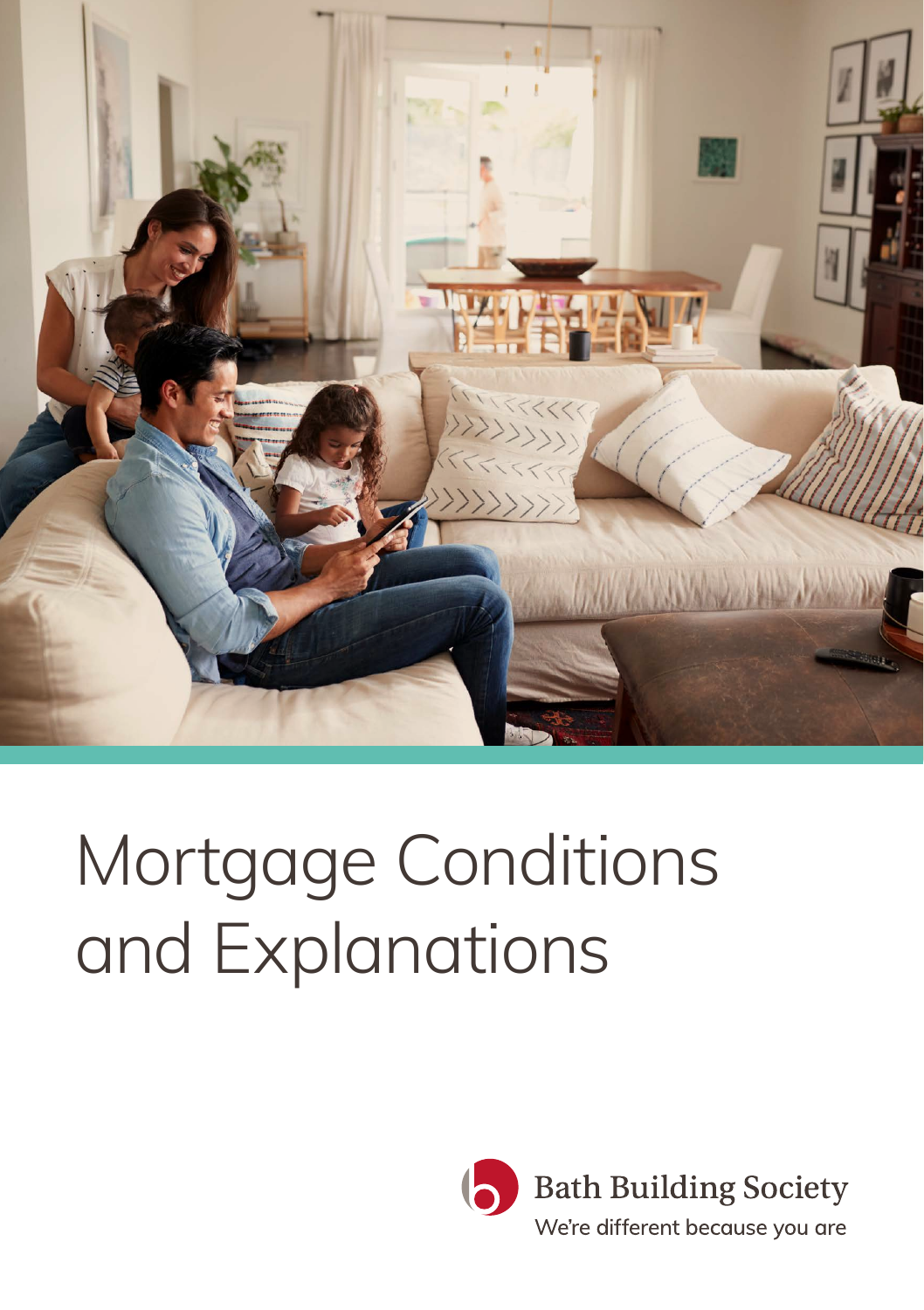The paragraphs headed "Introduction", "Membership Rights", "Mortgage Protection" and "Complaints Process" below are included purely for information and do not form part of or amend the Mortgage Conditions and Explanations.

#### **Introduction**

This booklet explains how your mortgage works. It defines the terms used in the mortgage documents and sets out in detail the conditions that you accept when you sign your mortgage deed. You must read them carefully and make sure you understand them before completion. If you have any queries about these Conditions and Explanations, please get in touch and we will be pleased to help you. The paragraphs in this booklet are numbered in order to make it easy for you to refer to individual details if you have questions to ask.

Your solicitor should advise you about these Conditions and Explanations and explain the commitment you make when you take out a mortgage. When you sign the mortgage deed, you automatically become a Member of Bath Building Society ("the Society") and you will be bound by the Society's Rules. A copy of the Society's rules is available on request.

We suggest that you keep this booklet in a safe place in case you want to check the Conditions and Explanations that apply to your mortgage. English Law applies and we will communicate with you in English.

#### **Membership Rights**

If there is more than one of you, the first named applicant in the mortgage application form will be the Society's Member with borrowing membership rights. He or she is known as the representative joint borrower. If you wish to change the person who is the representative joint borrower, you can do so by giving notice to us in accordance with Condition 20 of the conditions and explanations set out below. The change will take effect when the Society's records are amended. The name provided in the mortgage application form must be in the same style as on any other account held with the Society to ensure that the Society does not provide duplicate mailings to you. Any previous error or discrepancy must be notified to the Society as soon as possible. Membership will cease if the Society exercises its power of sale or takes possession of the property, and may cease if the Society transfers the mortgage under Condition 14.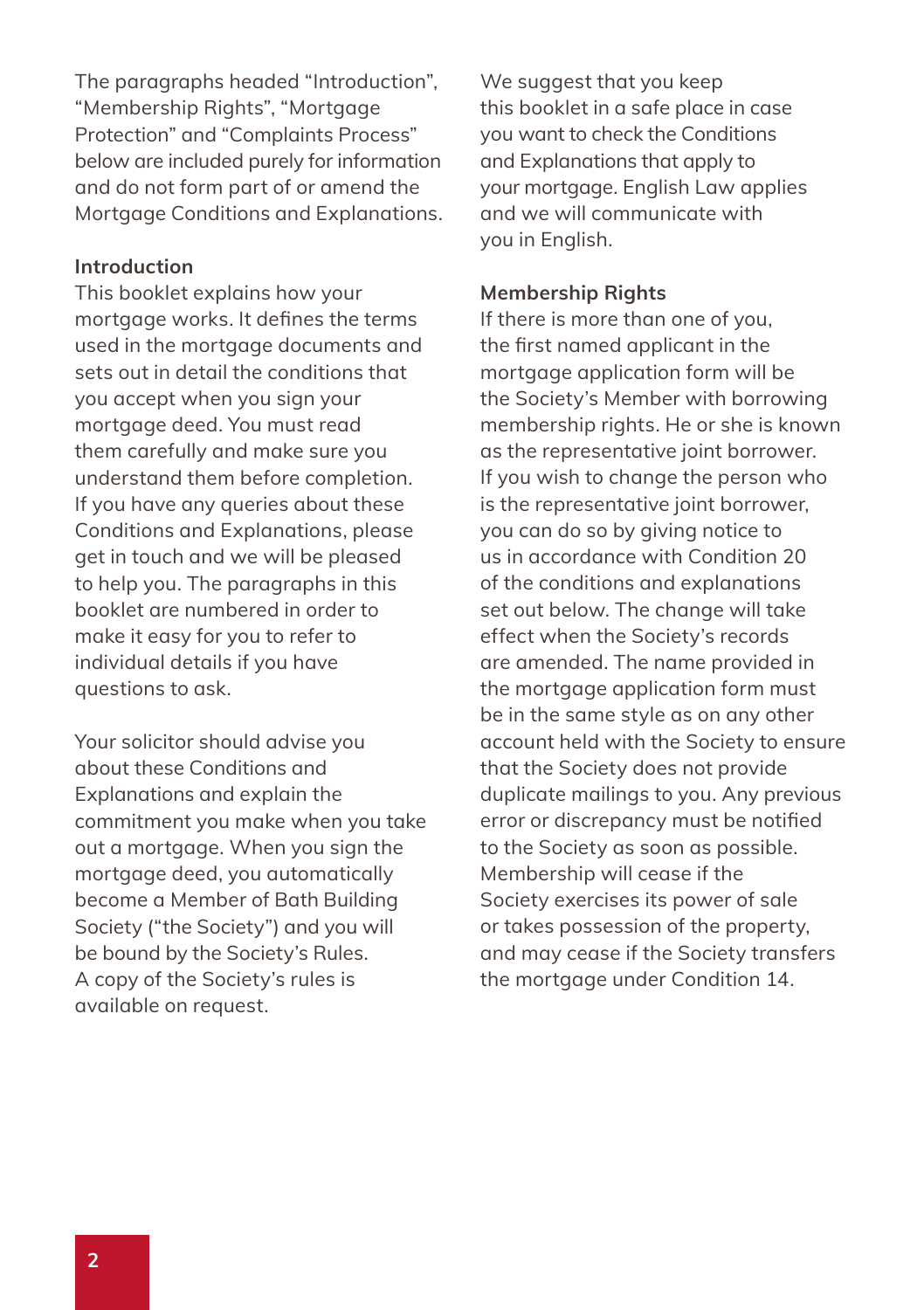#### **Mortgage Protection**

We recommend that you consider taking out insurance to ensure that your mortgage is repaid should you die during the term, and to ensure that payments can continue should your income cease or reduce due to, for example, sickness or unemployment.

#### **Complaints Process**

We have a formal Complaints Process, details of which are available on request and on our website. Should we be unable to resolve your complaint to your satisfaction, you may be able to refer it to the Financial Ombudsman Service (FOS). The FOS was set up by Parliament to resolve individual complaints between consumers and financial services businesses, and is free for consumers to use. More information can be found on the FOS website – www.financial-ombudsman.org.uk.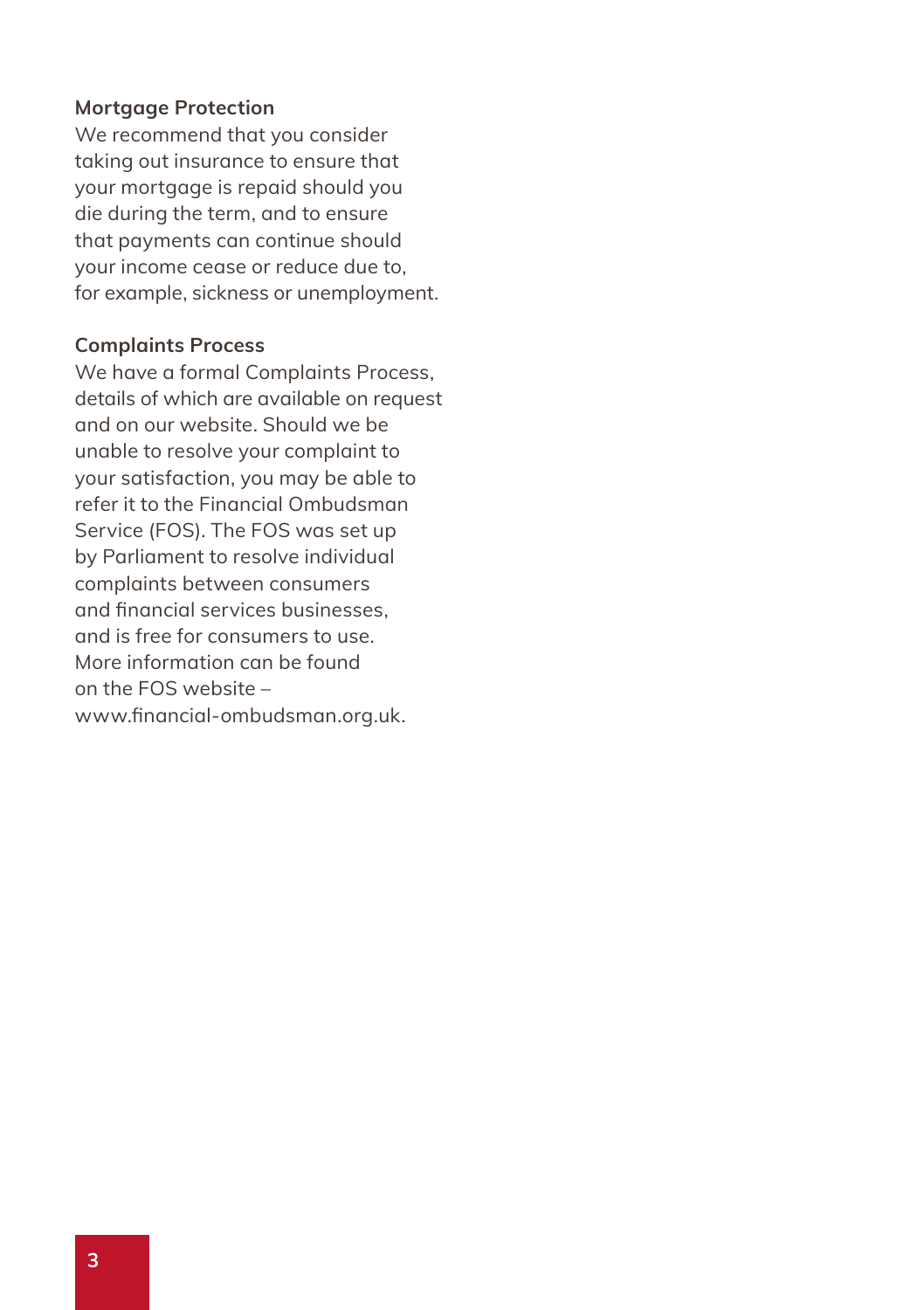### Index

| $\mathbf{1}$ | <b>Explanation of Terms in these Conditions</b>                           | 5  |
|--------------|---------------------------------------------------------------------------|----|
| 2            | Borrower's and Guarantor's Covenants                                      | 11 |
| 3            | Powers of the Society                                                     | 13 |
| 4            | Interest                                                                  | 17 |
| 5            | Variation of Interest                                                     | 18 |
| 6            | Monthly Payment                                                           | 19 |
| 7            | Repaying your Mortgage early                                              | 20 |
| 8            | Redemption                                                                | 20 |
| 9            | <b>Insurance Cover</b>                                                    | 20 |
|              | 10 Life Policies                                                          | 21 |
|              | 11 Interest Only Mortgages                                                | 23 |
|              | 12 Leasehold Property                                                     | 24 |
|              | 13 Guarantors                                                             | 24 |
|              | 14 Transfer of the Mortgage                                               | 25 |
|              | 15 Transfer of Property subject to Mortgage                               | 25 |
|              | 16 Other Rights                                                           | 26 |
|              | 17 Borrowers with a Mortgage on more than one Property                    | 26 |
|              | 18 Costs, Expenses and Fees                                               | 27 |
|              | 19 What do you do if you are having trouble making your Mortgage payments | 28 |
|              | 20 Notices                                                                | 28 |
|              | 21 Further Loans                                                          | 29 |
|              | 22 Set off                                                                | 29 |
|              | 23 Legislation                                                            | 29 |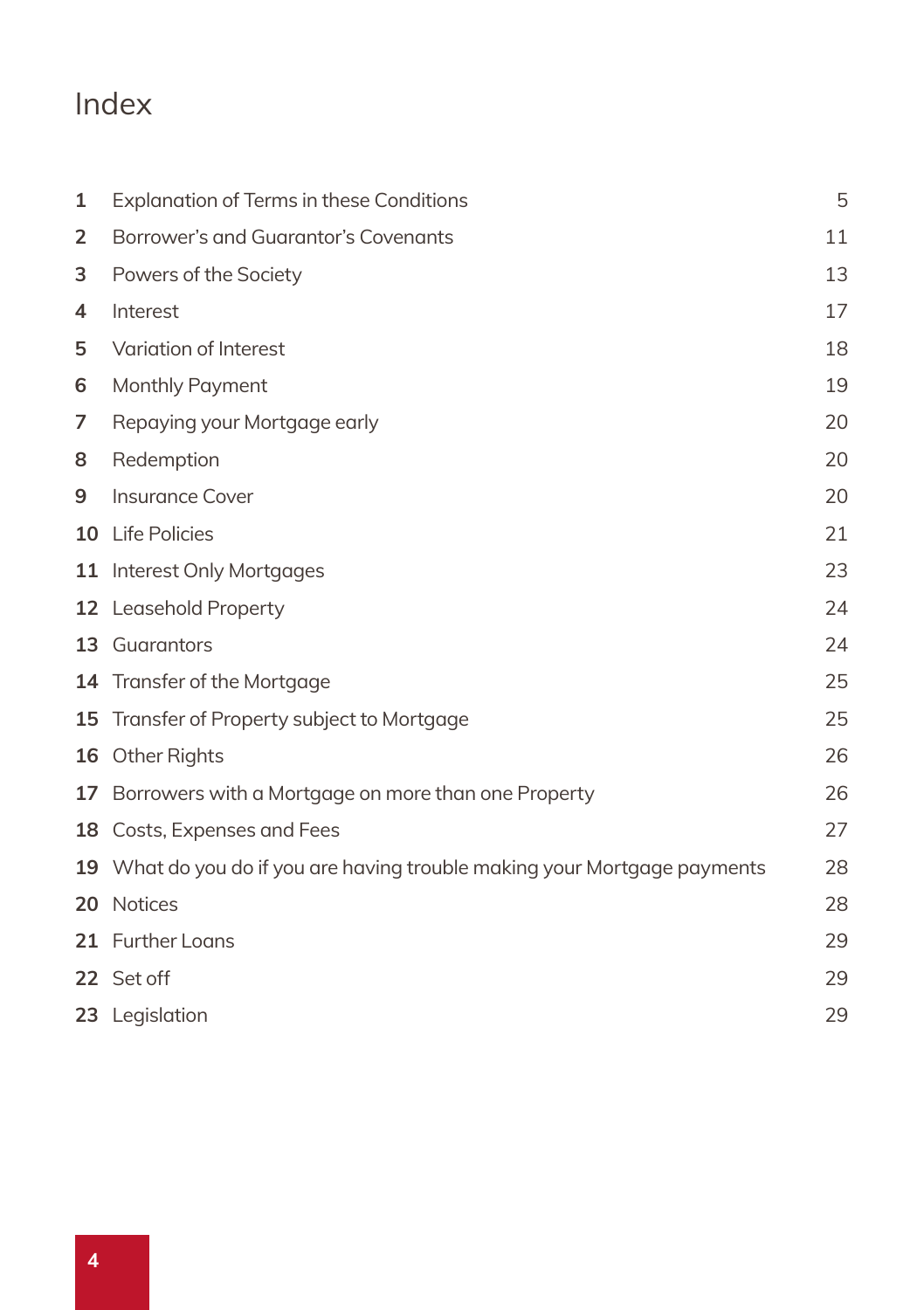### 1. Explanation of Terms in these Conditions

In these **Conditions**, "you" or "your" means the **Borrower** and "we", "us" or "the Society" means the Society and anyone who takes over the **Mortgage** from us.

Throughout this booklet, the terms set out below are in bold print. When you read these **Conditions** and come across words in bold print you should look here for the meaning of those words. If there are other terms that you do not understand, your solicitor should help explain these to you. These explanations form part of your agreement with us.

**1.1 Advance** is any sum of money which we lend to you under the **Mortgage Deed**. It includes further loans made after the date of the original loan. It does not include any loan which is a consumer credit regulated agreement unless all appropriate procedures have been taken to allow us to include such sum in the loan. In releasing any **Advance** monies to you, we do not guarantee that either the price or condition of the **Property** is reasonable. You must satisfy yourself on these points.

**1.2 Assignment** is an agreement under which the benefit of a **Life Policy** is given to us for the term of the **Mortgage**. Instead of an **Assignment**, we may require you to deposit (that is to say, let us have possession of) the **Policy** during the term of the **Mortgage**

(see **Condition** 11). The **Mortgage Offer** will state if we require an **Assignment** or deposit for your **Mortgage**.

**1.3 Borrower** means the person or people shown as the borrower in the **Mortgage Offer** and includes successors in **Title**. If two or more people are the **Borrower** then each one of them is liable for the whole of the **Total Debt**.

**1.4 Capital Repayment** means an extra payment, paid to us, in addition to your **Monthly Payment** and any other amounts then due and payable which reduces the money you owe us. A **Capital Repayment** may be paid during a **Special Mortgage Scheme** if the rules of the Scheme allow, but early repayment charges may also be payable.

**1.5 Collateral Charge** is where the Society takes a legal charge over all or part of an asset, usually a **Property**, owned by you or a third party (such as a parent or **Guarantor**), as additional security against the **Mortgage**. This reduces the risk to the Society and allows us to lend you more than we would otherwise. The **Collateral Charge** may be released on request and at our discretion, normally when the loan to value has reduced (for example, due to a combination of the outstanding **Mortgage** being reduced and any increase in the value of the **Property**). A fee may be payable for removing or amending the **Collateral Charge** and for any revaluation of the **Property** which may be required. We will give details of your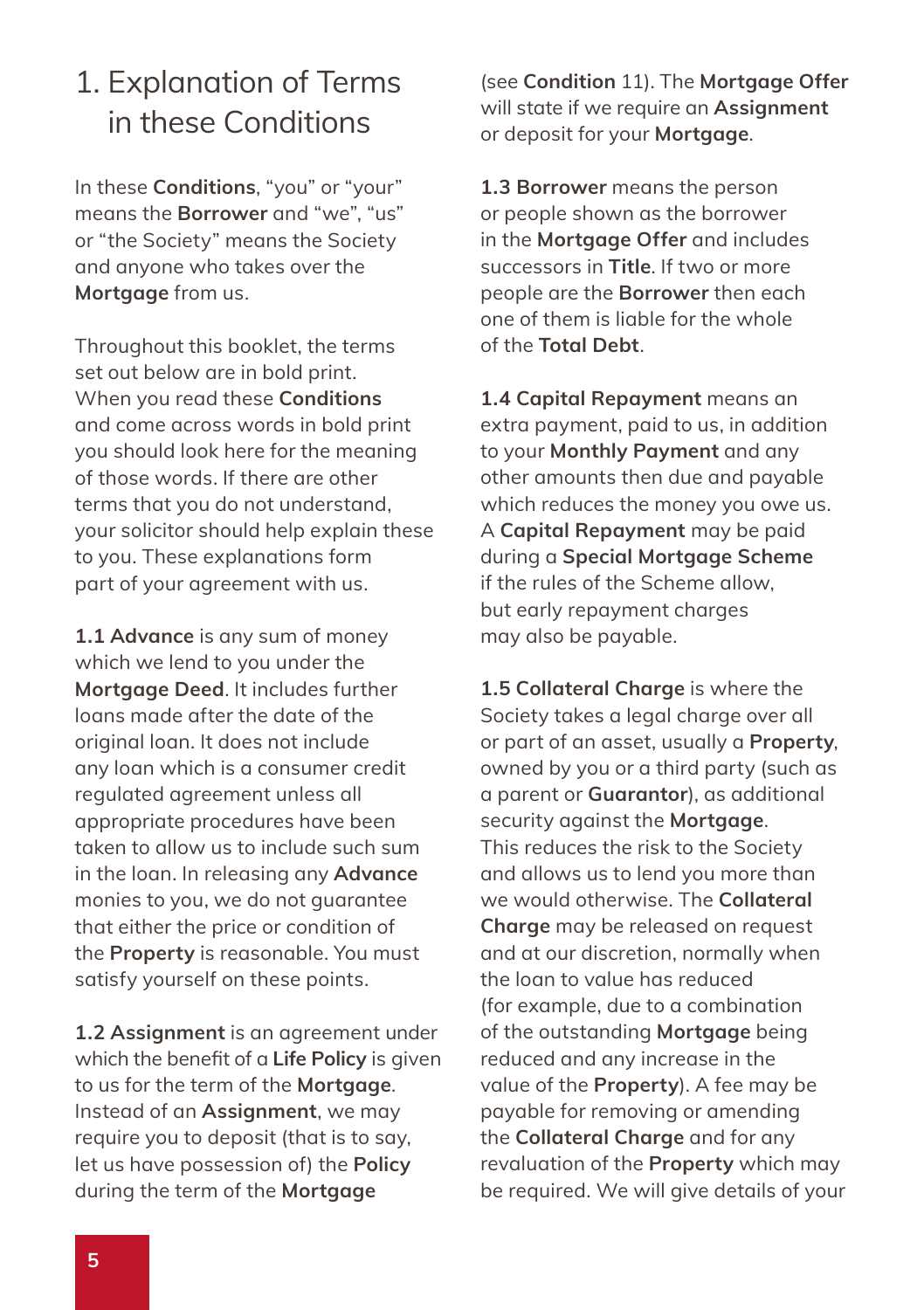**Mortgage** to the person providing the **Collateral Charge** and/or to their legal adviser.

**1.6 Completion Date** is the date on which we release funds for the **Advance** by the electronic transfer of money, to you or your solicitor or any other person on your behalf.

**1.7 Condition** is a **Condition** or Explanation set out in this booklet.

**1.8 Covenant** is a promise by you to us to do certain things under the **Mortgage**, or in the case of your **Property**, to do or not to do certain things relating to the **Property**.

**1.9 Endowment Policy** is a life assurance policy that is designed to pay a sum assured on a predetermined maturity date or death of the **Policy Owner** if earlier. A premium is paid to the life assurance company which in return agrees to provide a guaranteed level of life cover with the expectation (but no guarantee) that the policy will produce a given maturity value at the end of the term of the policy. The policy term of an **Endowment Policy** used for an **Endowment Mortgage** must not exceed the **Mortgage Term**.

**1.10 Environmental Law** is all laws both Statutory or under European Union legislation and codes of practice and guidance issued by any relevant authority or agency in relation to anything affecting the environment, human health or the storage, handling or disposal of any waste or other substance.

**1.11 Financial Year** is the **Financial Year** for the Society as set out in our Rules namely the calendar year.

We may change the **Financial Year** but, if we do, we will ensure that you will not be worse off as a result.

**1.12 Further Advance** is any sum of money lent by us under the **Mortgage Deed** after the original loan. It does not include any loan which is a consumer credit regulated agreement unless all appropriate procedures have been taken to allow us to include such sum in the loan. Any **Further Advance** is subject to these **Conditions** and any variation made at that time.

**1.13 Guarantor** is any person who has agreed to guarantee your responsibilities under these **Conditions** should you fail to carry them out. The **Guarantor** will be named in the **Mortgage Offer**. The **Guarantor** will also include the personal representatives of the **Guarantor** if he or she should die. A *Guarantor* may or may not provide additional security (known as a *Collateral Charge* – see 1.5) by way of an additional property which will be secured by a legal charge. We will provide details of your **Mortgage** to any **Guarantor** and/or to their legal adviser.

**1.14 Higher Lending Charge** means a higher lending fee, which we usually charge if the amount you are borrowing is more than the maximum loan we would normally make on the **Property**. Part of this fee may be used by us to purchase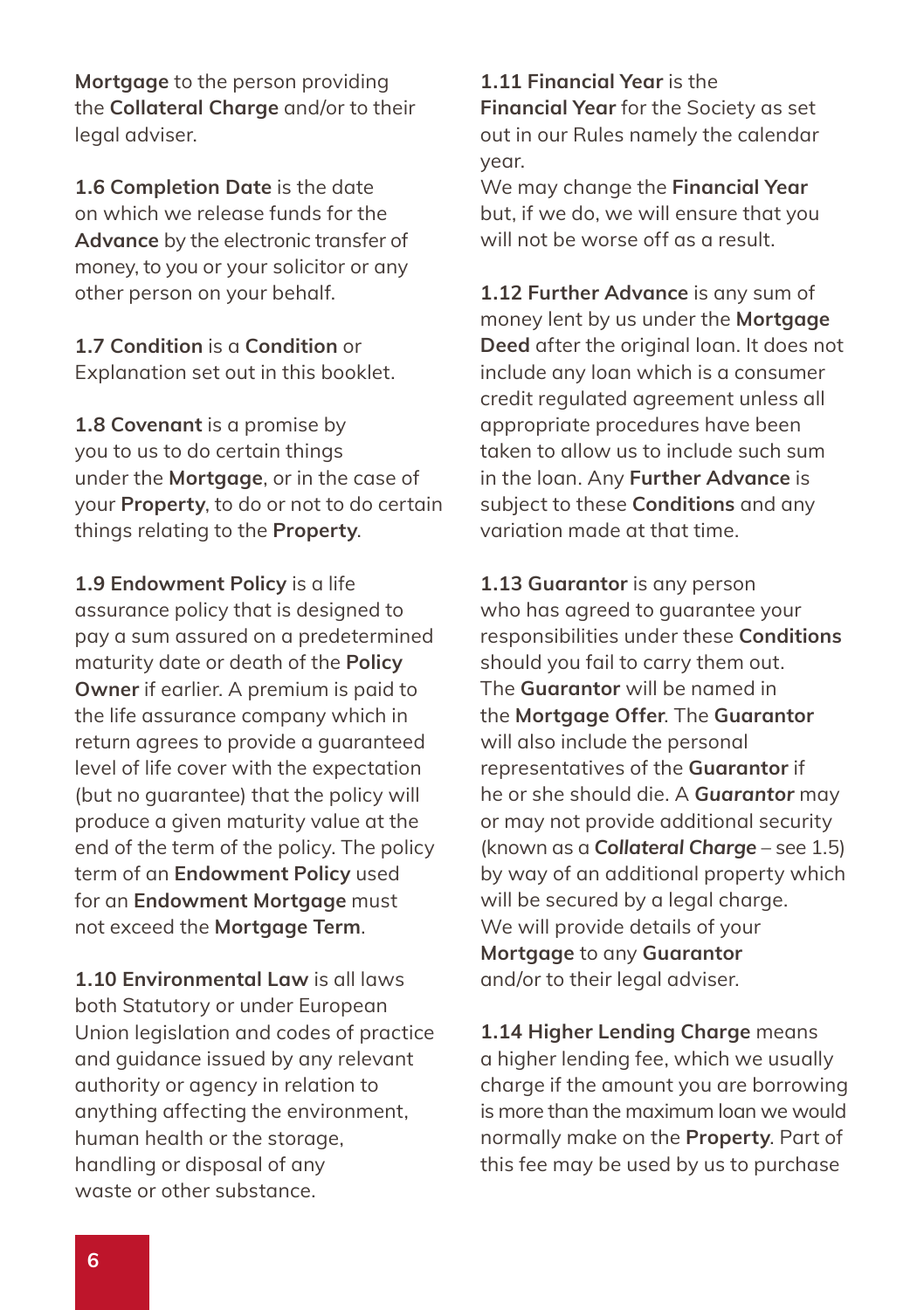additional security in the form of indemnity insurance.

If we do purchase indemnity insurance this in no way affects your liability and promise to repay all monies owed to us in full, despite any claim that might be made by the Society on the insurance company, if the **Property** is **Taken into Possession** and sold by us for less than the amount you owe. The insurer has the right to recover from you any monies paid to us under the indemnity insurance. We may seek to recover on the insurer's behalf the money you owe at the same time as recovering the balance of our loss which was not covered by indemnity insurance. The amount of the **Higher Lending Charge** (if any) is shown on your **Mortgage Offer**. If you require a fuller explanation of indemnity insurance, please ask your solicitor.

**1.15 Interest** means **Interest** at the rate that applies to your **Mortgage**, as specified in the **Mortgage Offer**. The rate of **Interest** may vary from time to time in accordance with **Condition** 5. **Interest** will be charged and is payable on the **Advance** from the **Completion Date**. This continues to apply even if we obtain a court order against you for payment of some or all of the **Total Debt**.

**1.16 Life Policy** means an **Endowment Policy** or other life assurance policy.

**1.17 Month** is a calendar month.

**1.18 Monthly Payment** is the amount which you must pay each **Month** on the **Payment Day**. Your **Monthly Payments** will be shown on your **Mortgage Offer**. We may change the amount of your **Monthly Payment** in accordance with **Condition** 6.

**1.19** The **Mortgage** is the entire legal agreement under which we lend you money and includes the **Mortgage Deed**, these **Conditions**, and your **Mortgage Offer**. By signing the **Mortgage Deed** you promise us that you will comply with everything contained in your **Mortgage Deed**, **Mortgage Offer** and these **Conditions** and that you understand all the terms. If there is any inconsistency between these **Conditions**, the **Mortgage Deed** and the **Mortgage Offer**, the **Mortgage Offer** will prevail. The *Mortgage Deed* gives us certain rights over your *Property*. These rights may be exercised by us if you break the *Conditions* of the *Mortgage*. If, for example, you fail to pay any of your *Monthly Payments* on time, we are entitled to take over your *Property* to sell it in order to recover the money you owe us. Our rights under the **Mortgage** continue until you have repaid all the money you owe us, including all **Interest** and any other charges. You cannot take out a **Mortgage** with us if you are under 18 years old.

There are different types of *Mortgages*.

#### *Repayment Mortgage:*

If you have a *Repayment Mortgage* with the Society the payments made comprise *Capital* and *Interest*. The *Monthly Payment* is calculated so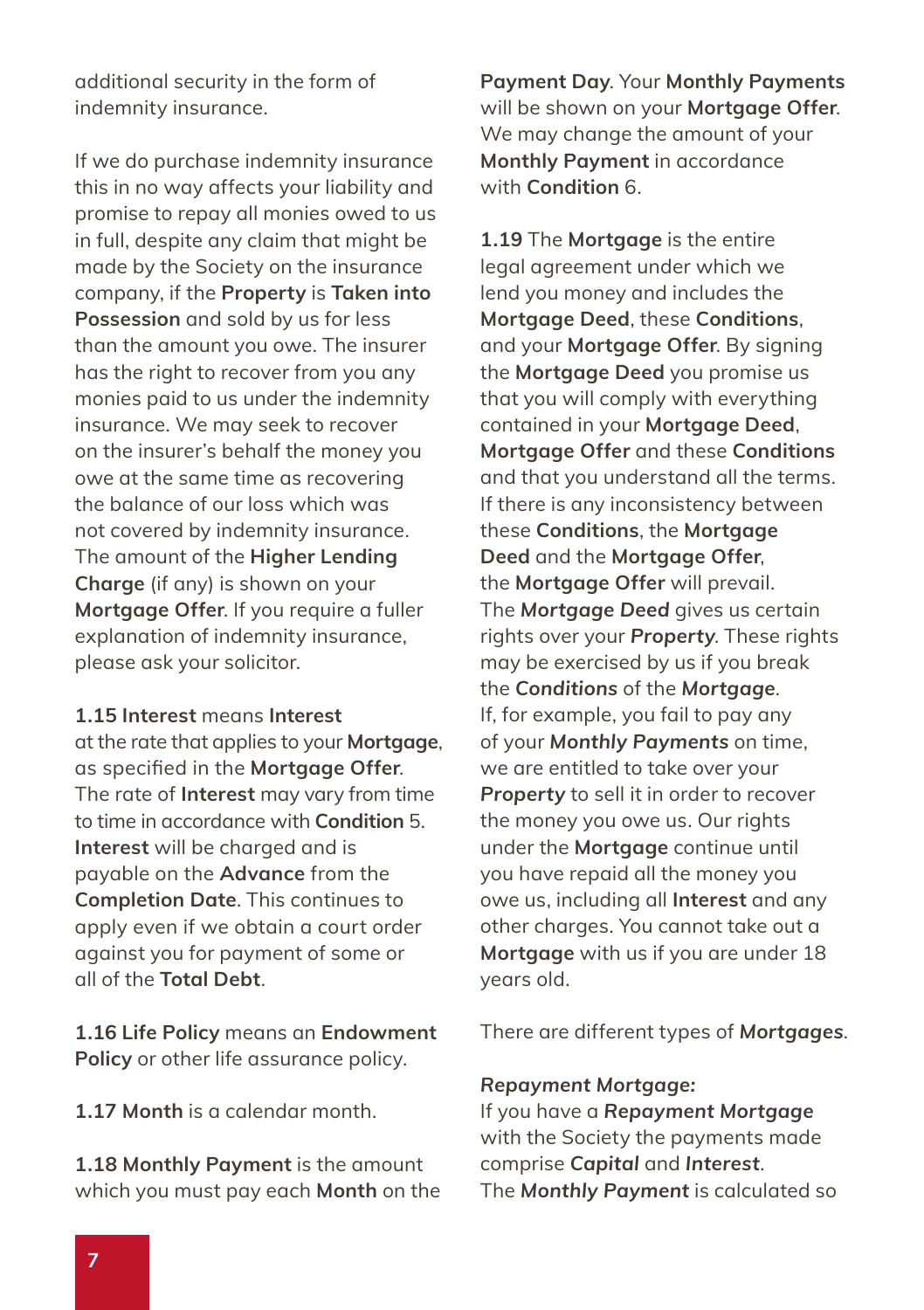as to pay off the *Total Debt* by the end of the *Mortgage Term*, providing payments are made on time and in full. There is no life cover in force in connection with a *Repayment Mortgage* unless you have made separate arrangements for this. You are recommended to make your own arrangements for life cover protection if you have not already done so.

#### *Interest Only Mortgage:*

If you have an *Interest Only Mortgage* the *Monthly Payments* you make to the Society consist of Interest Only. You will not have given to the Society any *Assignment* or security over any other means of repaying the capital amount of your *Mortgage* at the end of the *Mortgage Term* (e.g. ISA investment, pension plan). As there is no life cover in force in connection with your *Mortgage* you must make separate arrangements for this. Your *Mortgage Offer* sets out the *Monthly Payment* payable and your repayment strategy. Your *Mortgage* may be made up of different elements, so that part of it is on a Repayment basis, and part of it is on an Interest Only basis. Your *Mortgage Offer* will say if this is the case. It is your responsibility to make certain that you have adequate capital available to pay the *Total Debt* at the end of the *Mortgage Term*. In order to achieve this you must ensure that an adequate repayment method is in place and you should check this annually. We will require you to provide us with evidence of the adequacy of your repayment method before we will issue an offer, and at such other times as we determine thereafter. If we deem that an adequate repayment method is not in place we will, subject to us undertaking a financial review of the circumstances in accordance with our responsible lending policy, convert your *Mortgage* to a *Repayment Mortgage* in order that your *Monthly Payment* will comprise capital as well as *Interest*. We will give you reasonable written notice of such conversion. If your *Mortgage* is not paid off at the end of the *Mortgage Term*, *Interest* will be charged on the amount outstanding until it is fully paid off.

For Retirement Interest Only Mortgages, the mortgage will normally be repaid from the sale of the property.

**1.20 Mortgage Deed** is the legal document you sign to give us security over the **Property**, and to say that you will comply with these **Conditions**.

**1.21 Mortgage Offer** means our written offer of a loan to you. Your **Mortgage Offer** may consist of more than one document. We may withdraw a **Mortgage Offer** at our discretion. We may do this in cases including (but not limited to) fraud, misrepresentation, non-disclosure of material information or **Title** defect, or any other matter that comes to light which adversely affects the value of the **Property** as security for an **Advance**, or which is inconsistent with the basis on which we made the **Mortgage Offer**. We will not be responsible to you for any loss if we withdraw a **Mortgage Offer**. If you do not accept the **Mortgage Offer**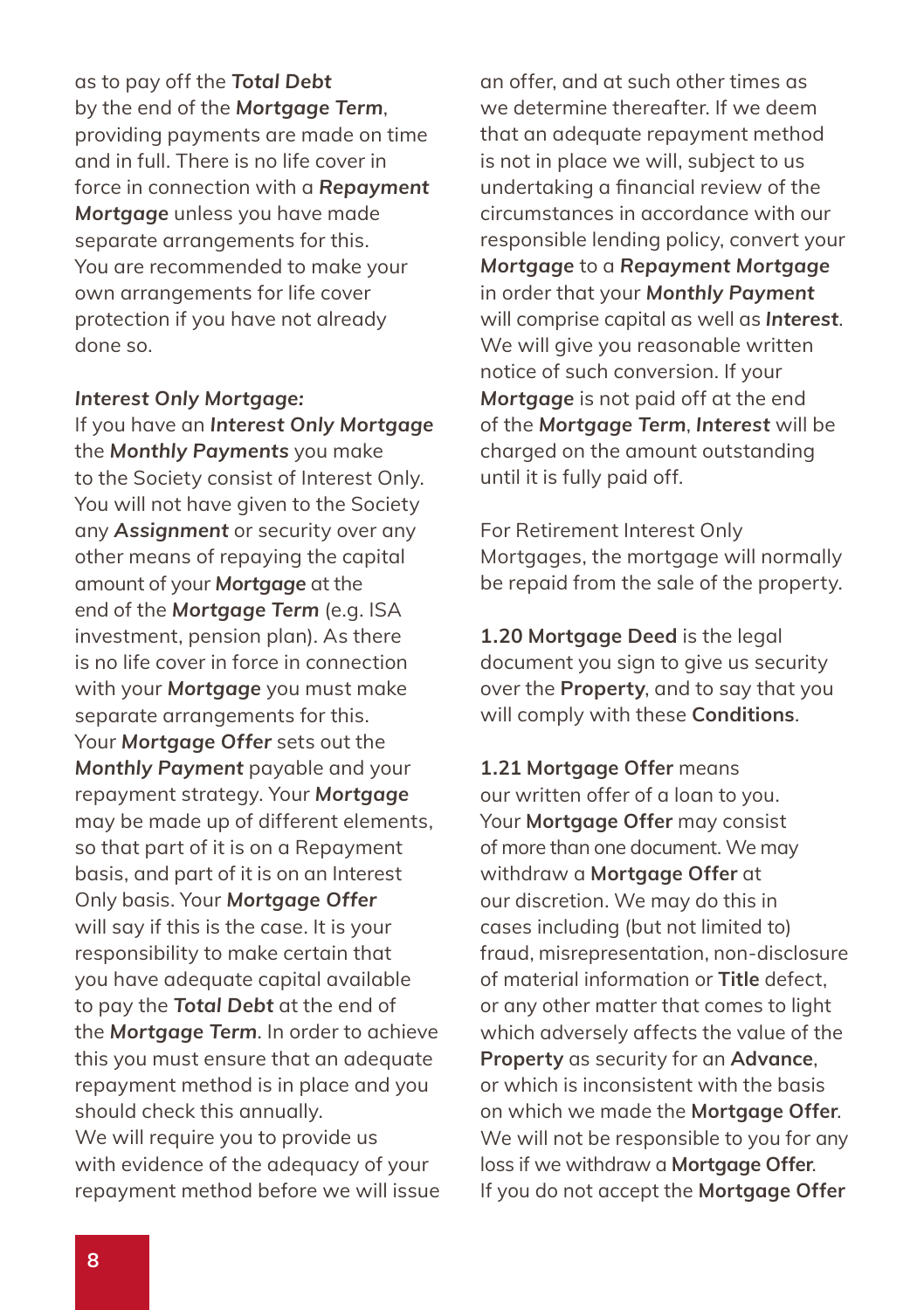you will not be responsible for any loss suffered by us, although you must pay for any property assessment report that has been carried out on the **Property**. Remember that you will be responsible for your own Solicitor's costs if you do not proceed with the *Mortgage*. You should check your *Mortgage Offer* to find out when it will lapse.

**1.22 Mortgage Term** is the period of time during which you agree to repay the loan to us and is shown on your **Mortgage Offer** under "Term". This may be varied by agreement with ourselves. The **Total Debt** must be paid by you on or before the end of the **Mortgage Term**. If you have selected a term that extends beyond your anticipated date of retirement then you must ensure that you have adequate means to repay your *Mortgage* during retirement even if one party dies.

#### **1.23 Other Rights** mean:

**1.23.1** any rights to which you may become entitled in respect of the **Property** for whatever reason. They may include:

**(a)** compensation or other money received or receivable in respect of damage caused to the **Property** or because it (or any part of it) has reduced in value, or been compulsorily purchased;

**(b)** any agreement, option, right of pre-emption, guarantee or indemnity relating to the **Property** or its construction,

state or condition;

**(c)** any share in or rights of membership in a management company, commonhold tenants' or residents' association;

**(d)** the benefit of any right to obtain the improvement of, or any payment in connection with, any roads, sewers, drains and other services or amenities;

**(e)** any policy providing insurance against any of the following risks, namely a defect in **Title** to the **Property**, an adverse right being enforced against the **Property** or revealed in a local authority search and an earlier dealing with the **Property** being set aside or varied by the Court;

**(f)** any other rights you may have or obtain, necessary for the proper use and enjoyment of the **Property**.

**1.23.2** Any other benefits which you may have or receive in respect of the **Property**, but not including money or grants payable to you in respect of maintenance or improvement of the **Property** or any money from an insurance policy (which as between you and us is dealt with in **Conditions** 9 and 10).

**1.24 Payment Day** means the last day of each calendar month or, if the last day of any calendar month is not a business day, the business day preceding the last day of such calendar month.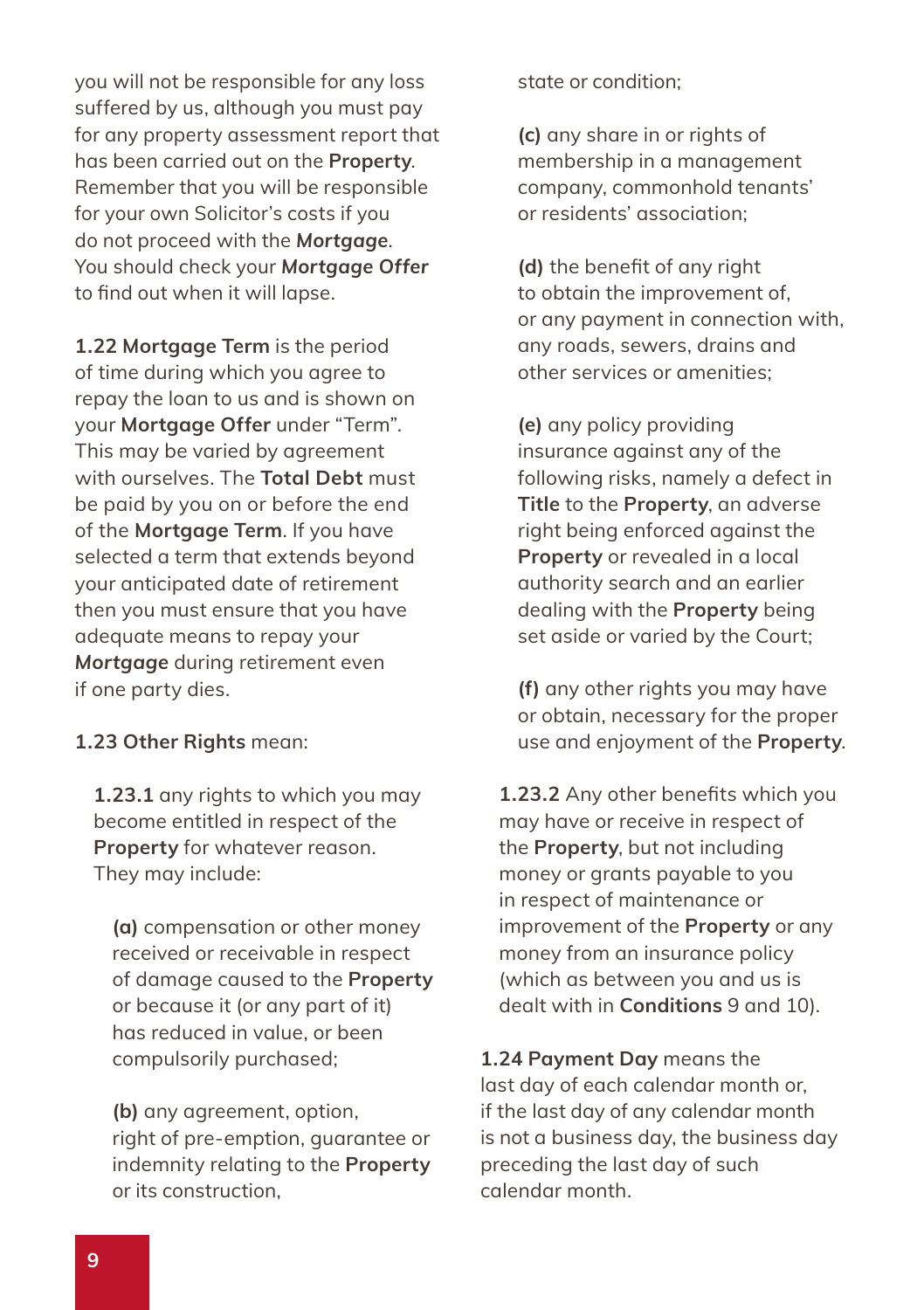#### **1.25 Planning and Housing Acts**

means Acts of Parliament or Statutory Instruments in force from time to time relating to town and country planning and housing matters.

#### **1.26 Policy Owner** means

you if you are the owner of any **Life Policy** that is to be **Assigned** to, or deposited with, us in connection with the **Mortgage**. It can also mean any other person owning a **Life Policy** that is to be used in connection with the **Mortgage**. The **Policy Owner** also means anyone who takes over a **Life Policy** and who is not the original **Policy Owner**.

**1.27 Power of Sale** is when we are entitled to sell the **Property**. This may happen whether or not we are in possession of the **Property**.

**1.28 Property** means all the property (or any part of it) described in the **Mortgage Deed**. It includes all fixtures and buildings of any kind (including fixtures and buildings added after the **Completion Date**).

**1.29 Receiver** is a person appointed to manage the **Property** when you have not complied with these **Conditions** or when we can exercise our **Power of Sale**. The appointment of a **Receiver** does not mean that the **Property** has been **Taken into Possession** unless you are specifically notified by the **Receiver** or us that the property has been **Taken into Possession**. A **Receiver** is an agent of yours. Therefore you (and not us) are responsible for actions of the **Receiver**. **1.30 Special Mortgage Scheme** is any

product which is not at our **Standard Variable Rate** or is at our **Standard Variable Rate** but you have had the benefit of a discount cashback or other scheme benefit. A **Special Mortgage Scheme** may be for a specified period.

**1.31 Standard Variable Rate** means our standard variable rate of interest.

**1.32 Taken into Possession** means that the Society or a **Receiver** has taken over your **Property**. Your rights, which might include receiving income produced by the **Property** such as rent paid by tenants, are also taken over. If the **Property** is **Taken into Possession** this does not necessarily mean that we actually occupy it.

**1.33 Title** is the documentary evidence that gives you proof of ownership of the **Property**.

**1.34 Total Debt** is all the money you owe us under any **Mortgage**, now or in the future. It includes (but is not limited to) the following in relation to each and every **Mortgage**:

**(a)** the **Advance** and any **Further Advances** (less repayments made);

**(b)** Interest on all **Advances** and **Further Advances**;

**(c) Interest** on any arrears of payments, in accordance with these **Conditions**;

**(d)** any money owing to us as a result of you repaying the **Advance** (or any **Further Advance**) or part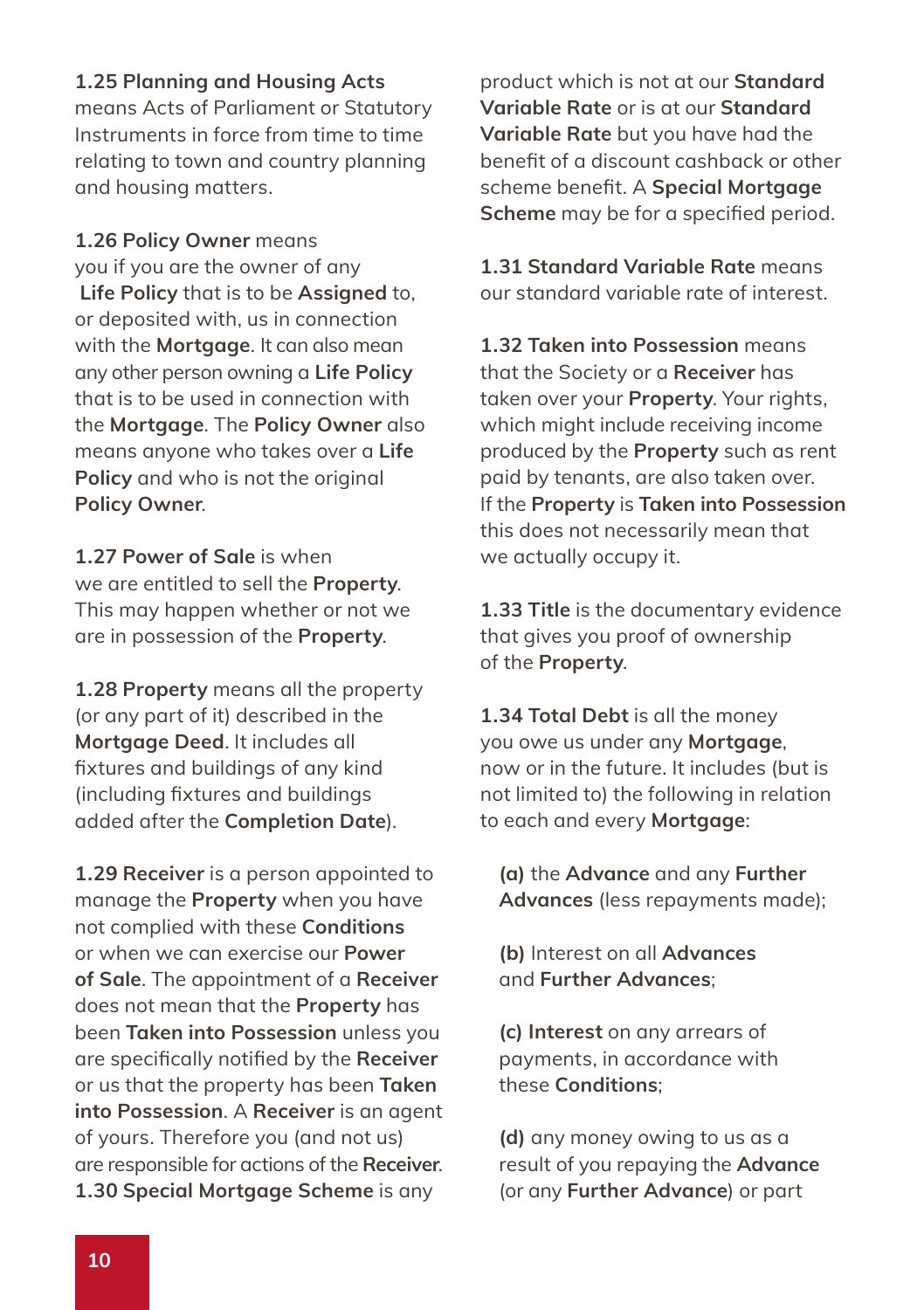of the **Advance** (or any **Further Advance**) early under a **Special Mortgage Scheme**. *If you have taken out a Special Mortgage Scheme details of any Interest, costs and other charges will be set out in the Mortgage Offer;*

**(e)** any other early settlement charges or **Interest** due;

**(f)** all costs and expenses notified to you in respect of the arrangement of any **Advance** or **Further Advance** whether or not it is actually made;

**(g)** all insurance premiums which we have paid on your behalf (whether or not we arranged the insurance);

**(h)** all and any reasonable costs and expenses we incur in taking or defending any court actions in order to protect our security or any **Advance** or **Further Advance**;

**(i)** any costs, expenses, fees or additional **Interest** that may become due to us under these **Conditions**, the **Mortgage Offer**, the rules or by Law whenever they fall due. It does not include any loan which is a consumer credit regulated agreement unless all appropriate procedures have been taken to allow us to include such sum in the loan.

#### 2. Borrower's and Guarantor's Covenants

**2.1** You and the **Guarantor** (if any) **Covenant** to us:

**2.1.1** to make **Monthly Payments** in accordance with **Condition** 6, to pay **Interest** in accordance with **Condition** 4, and to repay the **Total Debt** on or before the end of the **Mortgage Term**;

**2.1.2** to pay all applicable insurance premiums if you are responsible for insuring the **Property**. The **Mortgage Offer** will state if we are to insure the **Property** for you. It is your responsibility to ensure that the **Property** is insured at all times. (See also **Condition** 9);

**2.1.3** to comply with all of these conditions for as long as any of the **Total Debt** is unpaid;

**2.1.4** to do whatever is required by the deeds and documents affecting the **Property** and to comply with all regulations of the local or any other authority including (but not limited to) planning conditions which affect the **Property**;

**2.1.5** to inform us immediately if the **Property** is included in any road widening, clearance or development scheme, or is likely to be otherwise negatively affected by any Town Planning Scheme;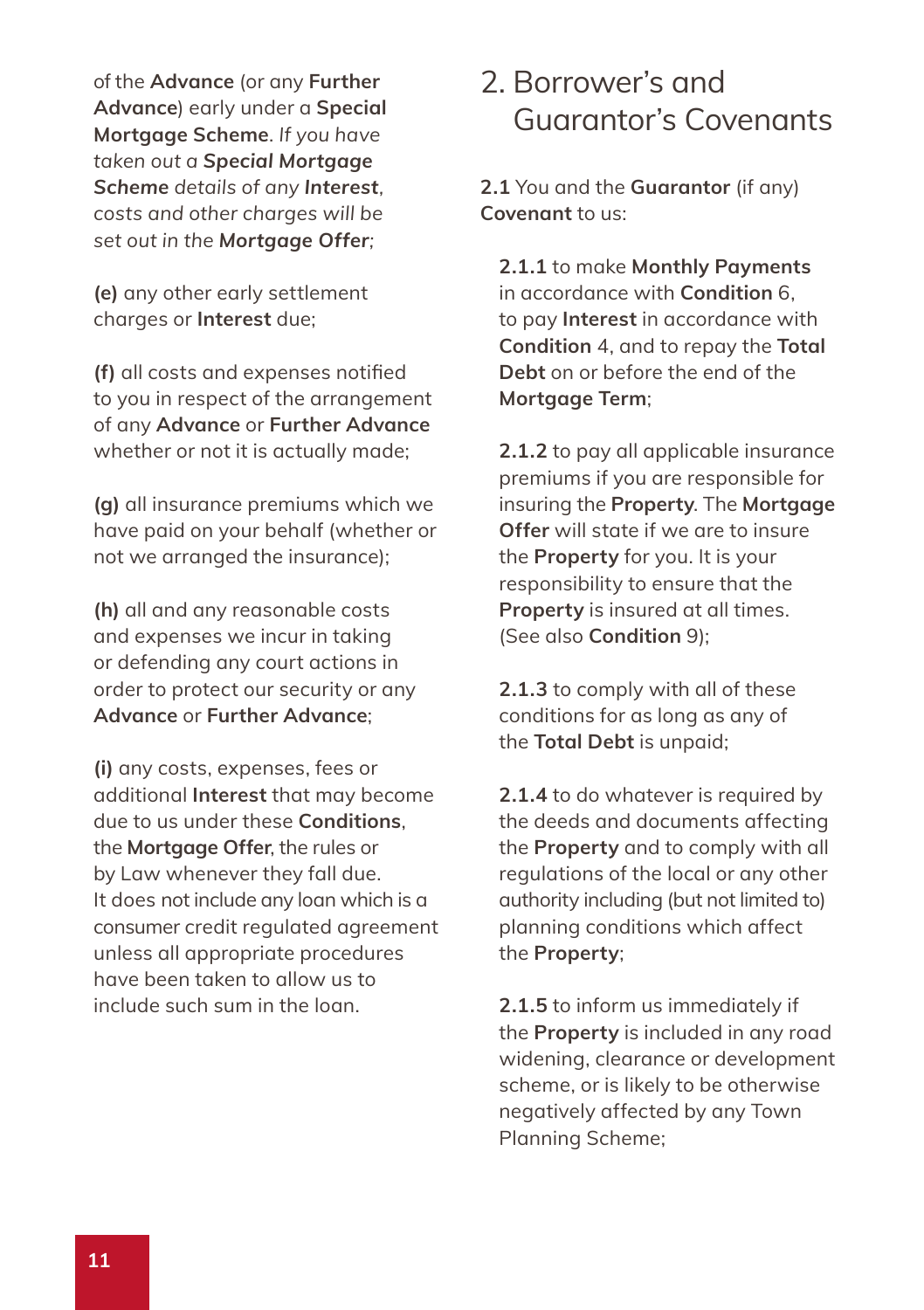**2.1.6** to complete (properly and without delay) any building work that is being carried out on the **Property** at the time your **Mortgage** is signed or at a later date;

**2.1.7** to allow us to visit and inspect the **Property** at any reasonable time to ensure you have complied with these **Conditions** or to obtain an assessment of the **Property**. Except in an unavoidable emergency, we will always give you reasonable notice of any inspection we propose to make;

**2.1.8** to keep the **Property** in good repair and to allow us or a **Receiver** to inspect the **Property** at a time that is convenient for you upon reasonable prior notice. If the **Property** is not in good repair the Society may require you to take reasonable steps to ensure that it is. It may require you also to complete any building works necessary to bring the **Property** into good repair. We may also carry out works on the **Property** to ensure the **Property** is in good repair if you do not do so after having been asked by the Society to do so. You agree to pay us any reasonable costs and expenses we incur in this respect (see **Condition** 18);

**2.1.9** unless you obtain our written consent (which we will not unreasonably refuse) in advance, not to allow anyone to live in your **Property** or share occupation with you or grant any tenancy agreement or lease. If you do so, we are not bound by the conditions of such

an agreement. Any consent that we may give may be subject to a fee or other charge, which will always reflect our reasonable costs. Any consent will be consent for those people only and for a set period. It will not be consent for future occupiers or for any extended periods. Therefore you must get our consent before any future occupiers live in the **Property** or any extensions of time are given;

**2.1.10** to comply fully with **Planning and Housing Acts** or any other legislation in relation to your **Property**. Your local authority may issue **Environmental Law** notices that relate to the **Property**. If that happens, you must send us a copy of the notices and keep us informed about your progress in complying with them. If you fail to comply with such a notice we may carry out any work, necessary to comply. You agree to pay us any reasonable costs and expenses we incur in this respect (see **Condition** 18);

**2.1.11** to obtain our written consent (which we will not unreasonably refuse) before making any alterations or additions to the **Property** or before changing its use. These works may require planning permission and/or building regulation consent, and you must ensure you comply with any **Planning and Housing Acts** and **Building Regulations** before making any additions or alterations;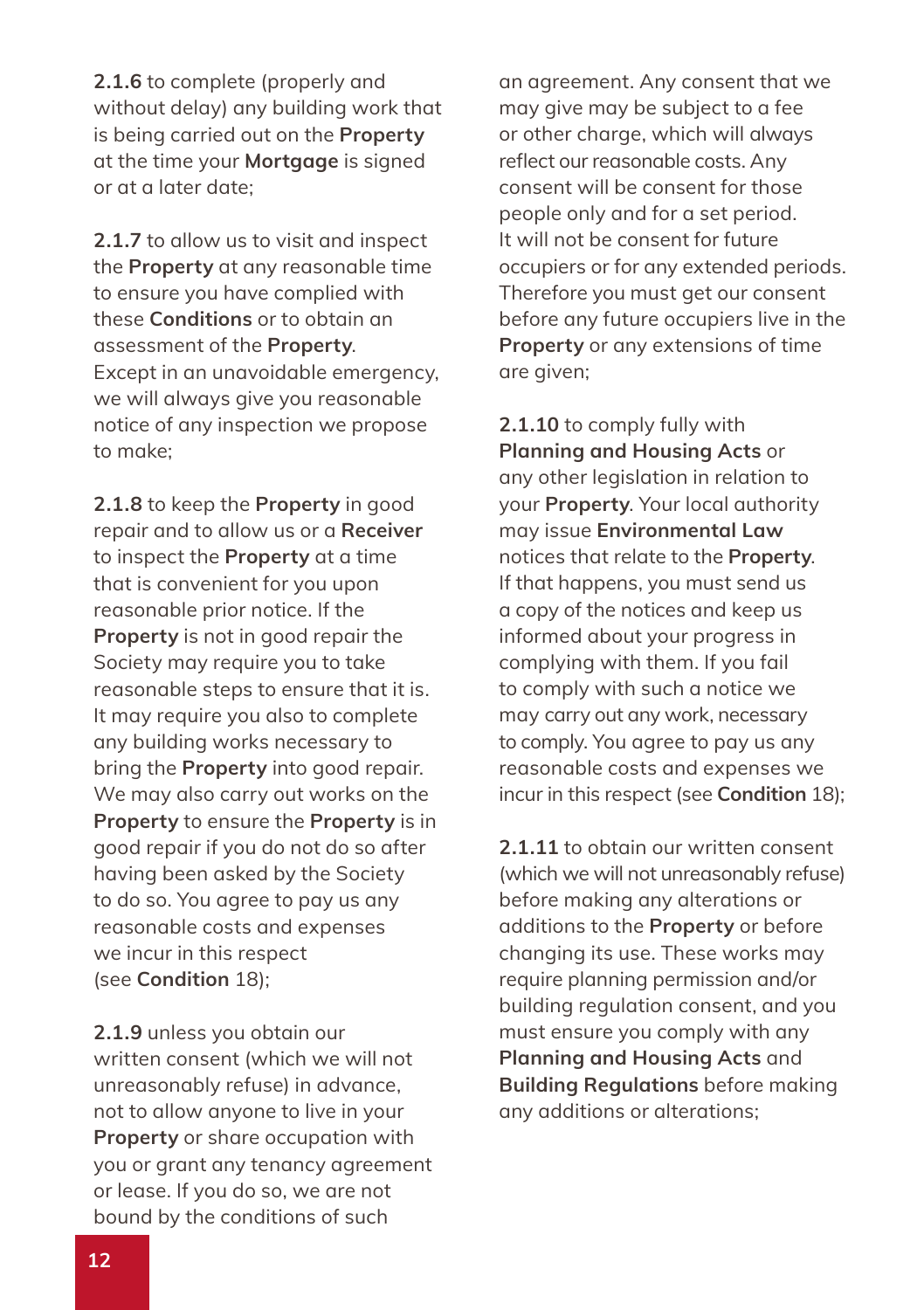**2.1.12** not to damage the **Property** or do anything to lessen its value in any way;

**2.1.13** to ensure that all taxes, service charges, rates and rents are paid promptly in respect of the **Property**. We may have to pay any of these if they are not paid by you, to ensure that your and our rights in the **Property** are protected. You agree to pay us any reasonable costs and expenses we incur in this respect (see **Condition** 18);

**2.1.14** not to apply for a grant or any other loan in respect of the **Property** or permit the creation of any charge or interest on the **Property** without first obtaining our written consent. This includes any grant from a local authority you will have to ask for our consent. The reason for this is that the grant may have to be paid back in certain circumstances prior to this **Mortgage**;

**2.1.15** not without our consent to sell or transfer the **Property** or any part of it to any other person;

**2.1.16** if the **Property** is leasehold, not to ask your landlord for an extension of the lease, or agree any alteration to it, without our consent (which we will not unreasonably refuse). You must send us a copy of any notice you give or send to or receive from your landlord. If we give our consent you must comply with any conditions we reasonably

require as a condition of our consent;

**2.1.17** to comply with all **Covenants** which affect the **Property** and send us a copy of any notices you receive from or send to anyone relating to compliance with the **Covenants**;

**2.1.18** to pay back the **Total Debt** in full if we give you at least three months' prior notice in writing in circumstances where we reasonably consider it necessary to do so in order to comply with requirements of our regulators or the need to maintain our regulatory capital. In these circumstances we would not charge any additional **Interest** or other charges, as set out in **Condition** 6.

**2.2** If you fail to perform any of your obligations under these **Conditions**, we reserve the right to perform them on your behalf, and pay any money which is necessary to perform them. You agree to pay us any reasonable costs and expenses we incur in this respect (see **Condition** 18).

**2.3** You may also be required to pay back the **Total Debt** or any part of it if we are entitled to exercise our **Power of Sale** in any of the circumstances set out in **Condition** 3.3.

#### 3. Powers of the Society

This **Condition** 3 sets out the legal powers you give us when you sign your **Mortgage Deed** and highlights some of the consequences if you fail to observe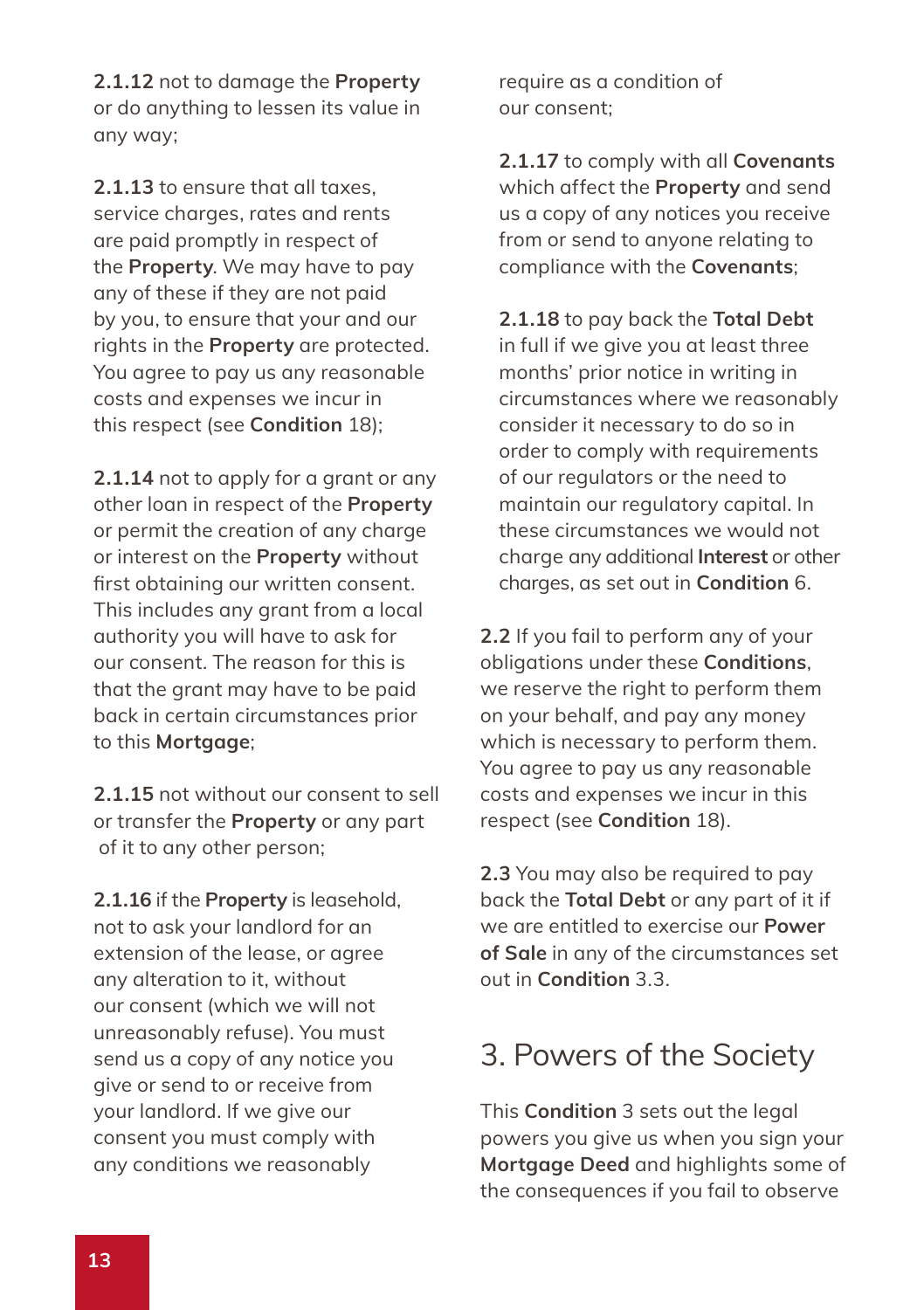the **Conditions** of your **Mortgage**.

**3.1** If you breach any of your legal obligations under your **Mortgage**, we are entitled to do whatever may be necessary to fulfil those obligations on your behalf in order to protect the value of the **Property**. This may mean that we need to enter the **Property**. If we do so, that does not necessarily mean that we have **Taken into Possession** the **Property**. Except in an emergency, we will give you reasonable notice if we intend to enter the **Property**.

**3.2** Under the Law of Property Act 1925 we have to tell you when the **Total Debt** becomes due and payable. For this purpose the **Total Debt** will become due and payable immediately at the point funds are released to your solicitor. You will not be entitled to any payment holiday or to make underpayments unless otherwise stated in your **Mortgage Offer**.

**3.3** We will be able to exercise the **Power of Sale** or appoint a **Receiver** without giving you any notice if you are in breach of any of the **Conditions** of your **Mortgage** or any one of the following happens (and for this purpose our statutory **Power of Sale** rights are extended and the restrictions in Section 103 of the Law of Property Act 1925 do not apply to your **Mortgage**):

**3.3.1** if you do not pay any **Monthly Payment** at the time it is due and payable;

**3.3.2** if a bankruptcy order is made against you or the **Guarantor** (if there is one) or you or the **Guarantor** enters into any arrangement with or for the benefit of the creditors of you or your **Guarantor's** creditors;

**3.3.3** if you fail to observe any other **Condition** or Explanation of your **Mortgage** (whether or not you keep up your **Monthly Payments**);

**3.3.4** if the **Property** becomes subject to a compulsory purchase order or if it is acquired or requisitioned by any authority legally entitled to do so;

**3.3.5** if you give the **Property** to us or if you abandon it;

**3.3.6** if any part of the **Property** is demolished without our consent;

**3.3.7** if any payment which is due under the Insurance is not paid or if the **Property** is not insured by you as promised;

**3.3.8** if a payment which is due under any **Life Policy** which has been **Assigned** or deposited with us is not paid;

**3.3.9** at the end of the notice given under **Condition** 2.1.18. If you fail to maintain the property in good repair such that the adequacy of our security is at risk.

**3.4** We will always act reasonably in exercising our **Power of Sale** or appointing a **Receiver**. At any time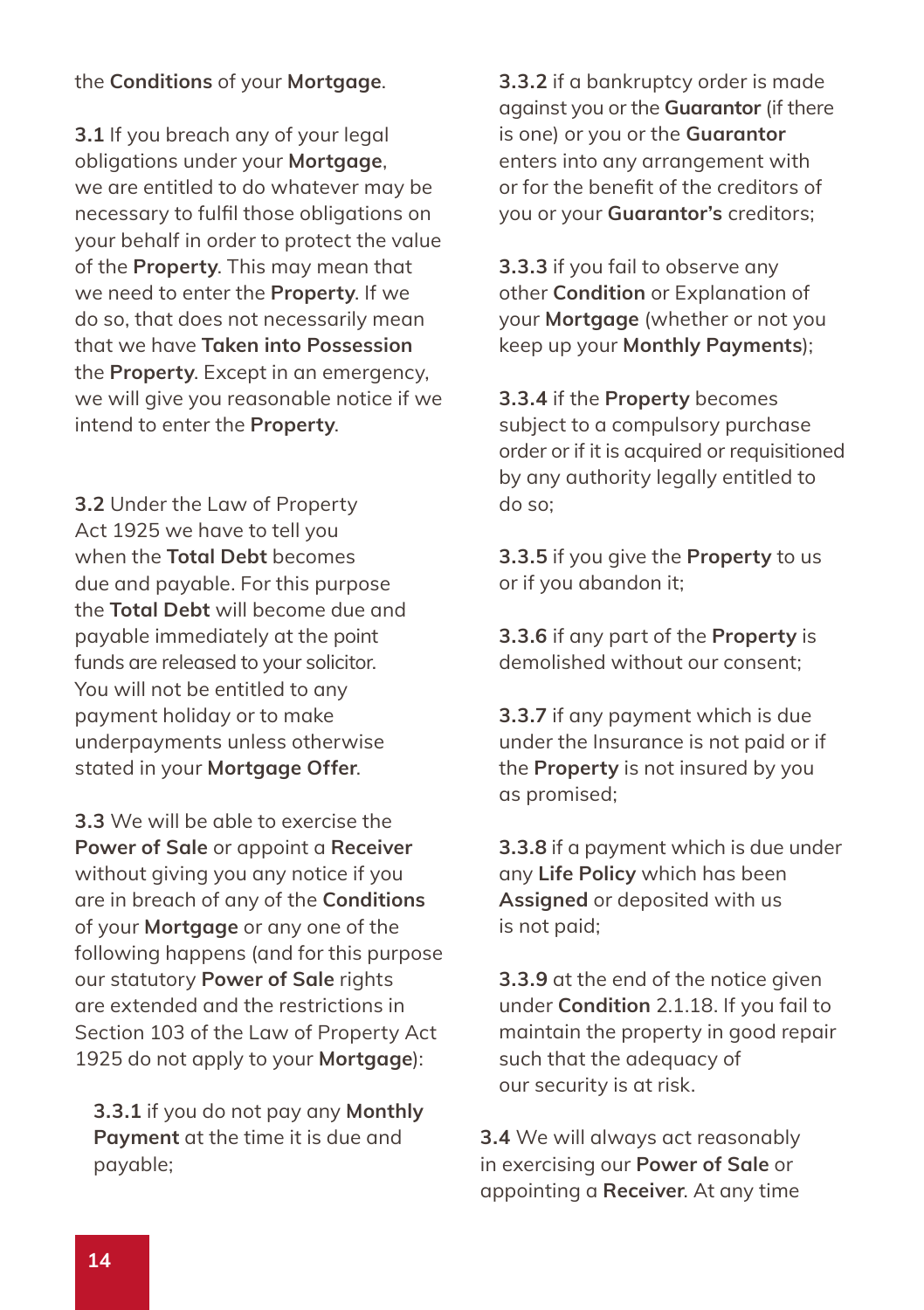or times after our **Power of Sale** has become exercisable we (or a **Receiver** appointed by us) may do any of the following:

**3.4.1** take possession of the **Property** and require you to leave it;

**3.4.2** require any tenants or workmen or others who may be in the possession of the **Property** to leave it unless they are there with our consent;

**3.4.3** carry out all the powers which are given to us and any **Receiver** by the Law of Property Act 1925 (except that the restrictions which are imposed by Section 103 of that Act will not apply) or the Insolvency Act 1986;

**3.4.4** accept surrenders of leases and grant or renew leases or tenancies;

**3.4.5** arrange and carry out all repairs, works, alterations, demolition, change of use under **Planning and Housing Acts**, additions, road schemes and developments to the **Property** and to do all such other things as may in our or the **Receiver's** reasonable opinion be necessary or desirable for maintaining or enhancing the value of the **Property** and generally to manage the **Property**;

**3.4.6** employ and also pay persons for carrying out any of these powers at a price or fee and upon any terms; **3.4.7** let and manage the **Property** (but this will be at your risk);

**3.4.8** put any money which we receive in exercising any of these powers towards any future **Monthly Payments** that become due or towards other money that may be due or become due from you under these **Conditions**;

**3.4.9** at the time that we take possession of the **Property**, or afterwards, remove, store, sell or deal with any furniture or goods that you may have in the **Property** and that you have failed or have refused to remove. We will notify you of this before we do it. In exercising this additional power we will be acting as your agent. We will account to you for any sale proceeds we receive (after deducting our reasonable expenses), but otherwise we will not be liable for any loss or damage that may occur. You will be responsible for any costs and expenses we reasonably incur (see **Condition** 18). In carrying out this power we will not have any right to keep any of these items as security under the **Mortgage**;

**3.4.10** after we have entered into possession of the **Property** or appointed a **Receiver** of it or any part of it, we may give up possession or remove a **Receiver** if we give notice to you before doing so;

**3.4.11** retain all sums allowed to us by way of commission or otherwise. We will notify you of any amounts paid to us but these sums will belong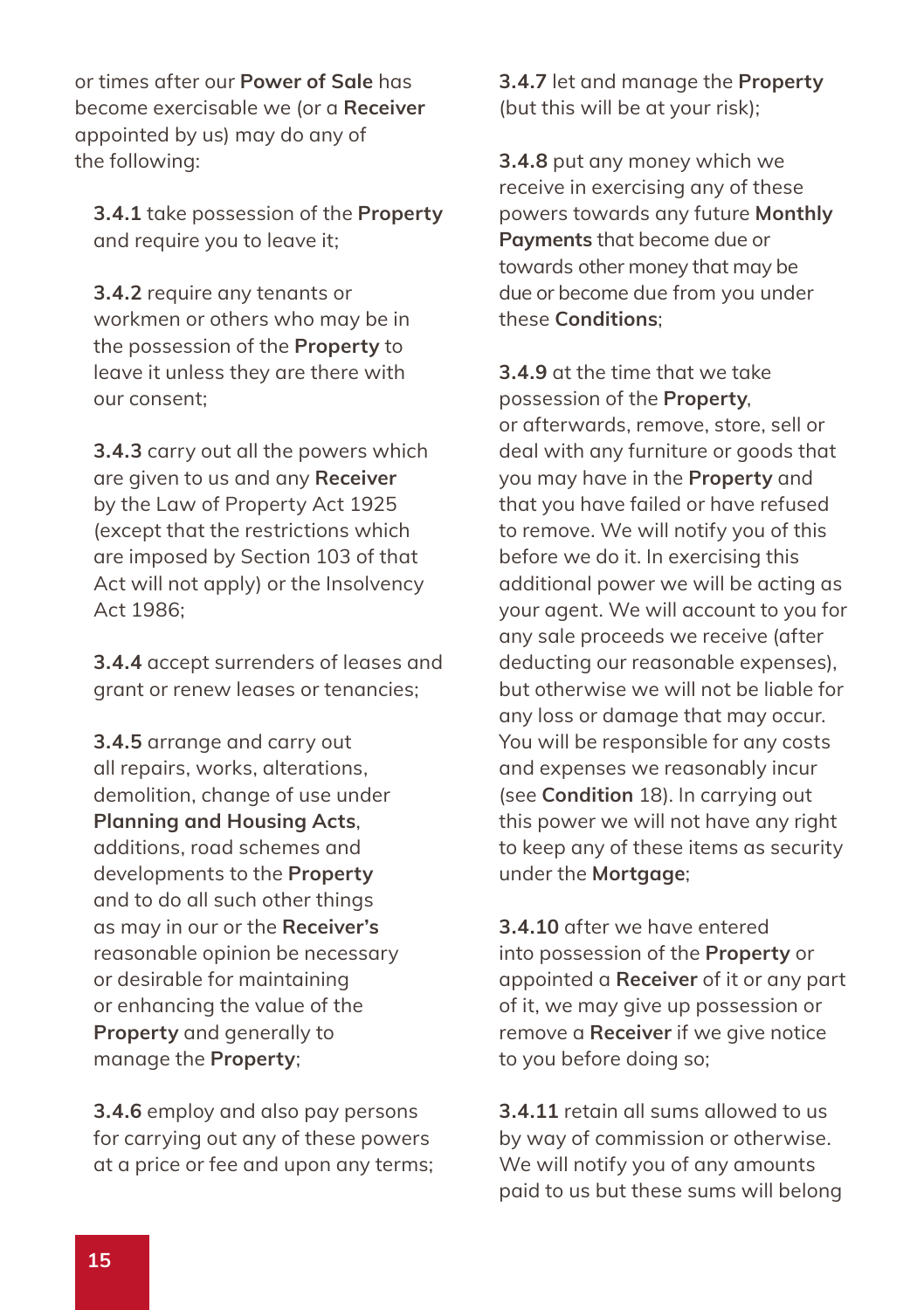absolutely to us and we will not be required to give you the commission;

**3.4.12** divide the **Property** as we see fit and sell any part of the **Property** separately. We may also sell the Property for a price to be paid in instalments over a period that we shall determine if we believe that in doing so we will be able to obtain a better price for the **Property**.

**3.5** As the owner of the **Property**, you may:

**3.5.1** belong to a management company or commonhold association or a tenants' or residents' association. If we have no **Mortgage** over those membership rights when we exercise our **Power of Sale** of the **Property**, you grant us an irrevocable power of attorney by way of security to transfer your membership rights to the purchaser and to keep any payment made for the transfer;

**3.5.2** own a freehold or other interest in another property as part of an arrangement specific to the **Property**. If we have no **Mortgage** over that interest when we exercise our **Power of Sale** of the **Property**, you grant us an irrevocable power of attorney by way of security to transfer your rights to the purchaser and to keep any payment made for the transfer.

**3.6** When the **Property** is sold, either by you or by us, it may not realise enough money to repay your **Total Debt**. If that happens, you must immediately pay us the difference

on request. **Interest** will continue to be charged on the amount you owe us until we have received payment of the **Total Debt** in full. Your **Guarantor** (if you have one) may also be asked to repay the outstanding amount (see also **Condition** 13).

**3.7** The money that we receive after we have exercised any of the powers contained in these **Conditions** will be used as follows:

**3.7.1** first, we will pay all costs and expenses which have been incurred by us or any **Receiver** in exercising any of our rights under the **Mortgage** including the sale of the **Property** or any previous attempts to sell it;

**3.7.2** second, we will use any remaining money towards repaying the **Total Debt**;

**3.7.3** third, if any money remains after the **Total Debt** has been paid we will pay that surplus money to you or, if you are not entitled to it, to the persons who reasonably appear to us to be entitled to it (after making reasonable enquiries). Section 109 of the Law of Property Act 1925 will apply as if the words "not exceeding five per cent on the gross amount of all monies received" were omitted from its subsection (6) and as if subsection (8) (iv) read "in payment of the money whether for interest or otherwise in arrear or accruing due under the mortgage". (This means a **Receiver's** remuneration is not limited and alters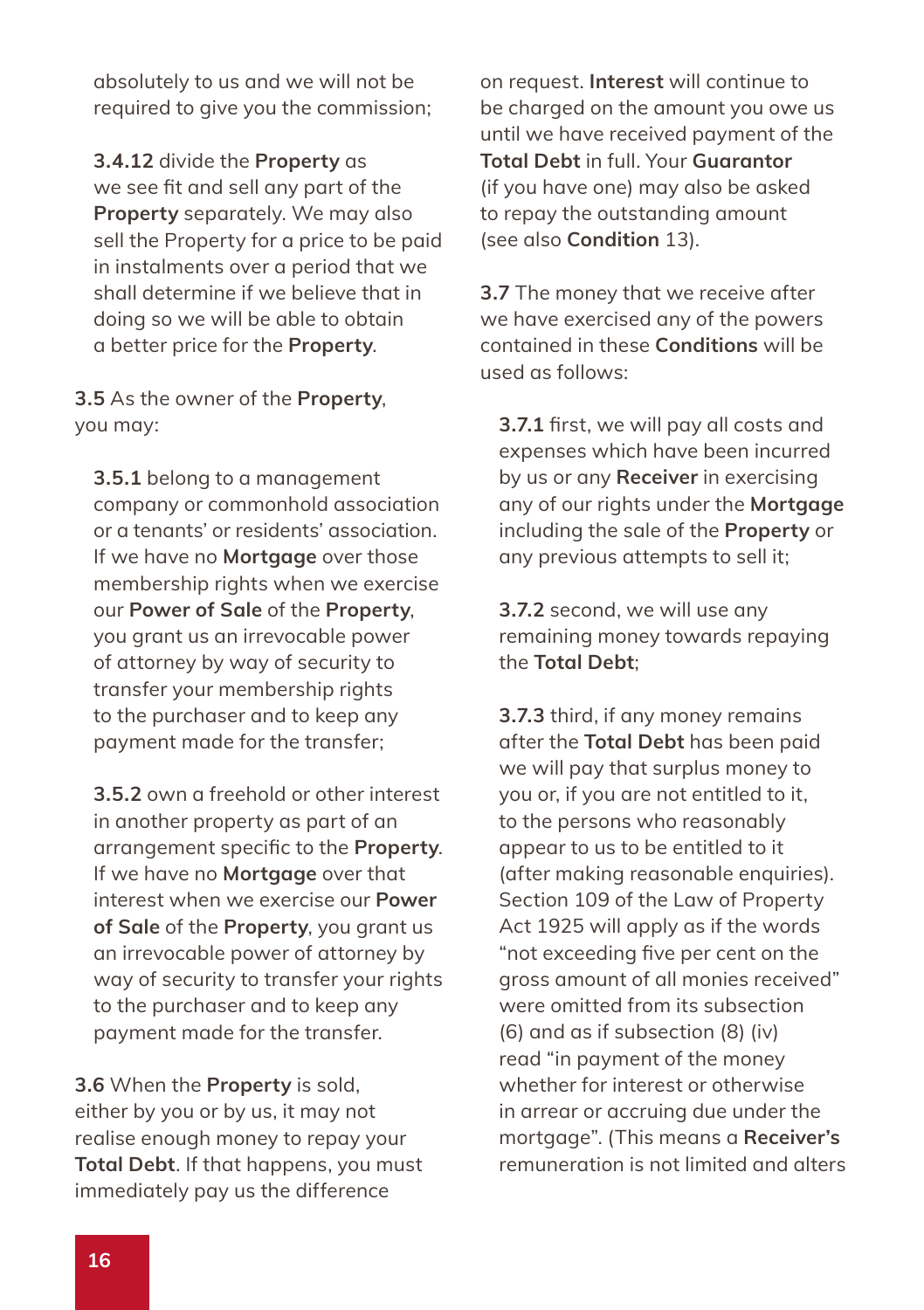the method by which a **Receiver** can apply money received).

**3.8** Our powers contained in the **Mortgage** are in addition to and are not instead of any other powers and remedies that we have by law. We will not be stopped from exercising any power given to us by law if we have already exercised any powers given in the **Mortgage**.

**3.9** All costs and expenses that we pay or incur (or a **Receiver** that we appoint pays or incurs) in connection with any rights or powers given to us under this **Mortgage** in relation to the **Property** must be repaid by you to us (see **Condition** 18).

**3.10** If we do not immediately exercise any right or power we have under the **Mortgage**, this does not mean that we cannot exercise that right or power in the future.

**3.11** If we are notified of any charge or interest being created in the **Property** then we may open a new ledger in our books for all subsequent receipts. If no such ledger is opened we shall be entitled to treat any subsequent receipts from you as having been credited to a new ledger and not credited to the **Total Debt**. We will always give you notice of our intention to do this. The reason for this is because the grant of the new charge may in certain circumstances alter the priorities.

#### 4. Interest

**4.1 Interest** will accrue on a daily basis on the **Total Debt**, including any costs and expenses or fees, at the interest rate and **Interest** for a calendar month will be charged to the mortgage account on the first day of each calendar month. Payments made to reduce the **Total Debt**, including those that form part of your **Monthly Payment**, will reduce the amount on which we calculate **Interest** from the date payments are paid to the mortgage account.

**4.2 Interest** for the period from the Completion Date of any **Advance** to the last day of that month will be capitalised onto your account and added to the **Total Debt**. If you would prefer to pay this Interest sooner rather than it being capitalised, please contact us.

**4.3** In calculating **Interest**, percentages will not be taken beyond three decimal places.

**4.4** We will use any payments you make to us under the **Mortgage** in the following way. First, we will use them to pay off any arrears, then we will use any remainder to pay any outstanding costs, expenses or fees, followed by any **Interest** you owe. Finally, any remaining balance will be used to reduce the **Total Debt**.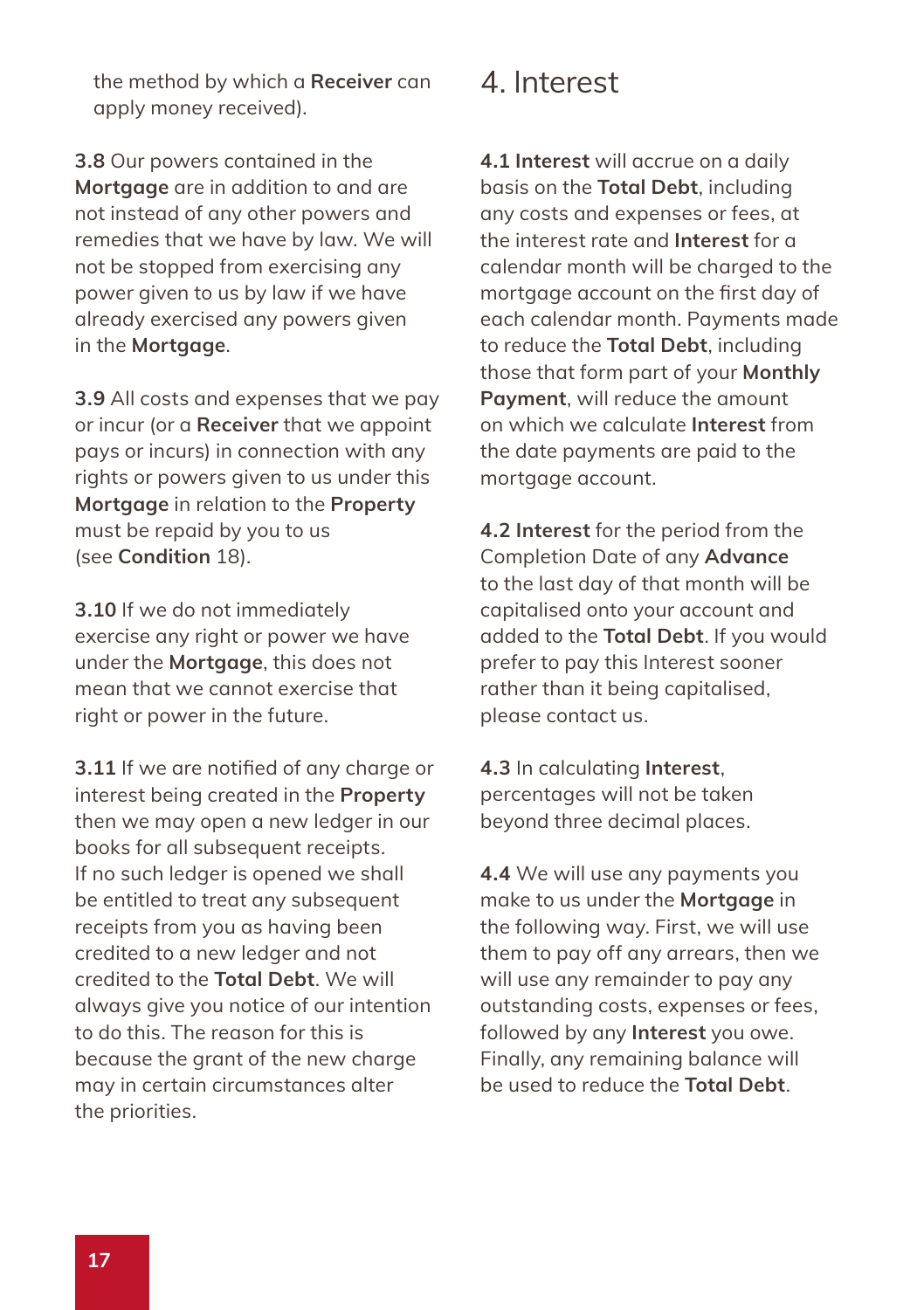#### 5. Variation of Interest

**5.1** The **Interest** rate can be changed by us from time to time in the circumstances set out in this **Condition** 5.

**5.2** The **Interest** rate can be changed by us giving you at least one calendar months' notice in writing of the new **Interest** rate and the date on which the **Interest** rate will change.

**5.3** We can change the rate of **Interest** for any of the following reasons (which may relate to circumstances existing at the time or those which are expected to apply in the near future):

**5.3.1** to respond where in our view it is appropriate to changes in the Bank of England's official base rate;

**5.3.2** to meet the requirements of any regulatory body and any other decisions or recommendation made by a court or ombudsman or other body;

**5.3.3** to respond where in our view it is appropriate to any changes, or changes of interpretation, in the relevant laws, regulations or code of practice relating to financial service providers;

**5.3.4** to respond where in our view it is appropriate to any changes in our cost of funding or any increase in the costs we reasonably incur in operating our mortgage business;

occupied; **5.3.5** to respond where in our view it is appropriate to any increase in our risk if there has been a change in the way the **Property** is used or

**5.3.5.1** to reflect changes in technology;

**5.3.5.2** to reflect changes in the **Mortgage** account or use of the **Property** or breach of any of these **Mortgage Conditions** from the date of the change in use or breach of the **Mortgage**, where there is an increase in our risk as a result of the change or breach;

**5.3.5.3** where any **Further Advance** is made to you;

**5.3.5.4** where there is an adjustment to any insurance arrangement in relation to the **Mortgage** which increases our cost or risk.

**5.4** In addition to the reasons for changing the Interest rate set out in **Condition** 5.3, we may change the Interest rate for any other valid reason. If we increase the **Interest** rate for a reason not set out in **Condition** 5.3, we will (in the notice we give you under **Condition** 5.2) tell you that the change is to be made under this **Condition** 5.3. In this case, you will have 60 days from the date of the notice in which you can repay the **Total Debt** without having to pay any early repayment charge.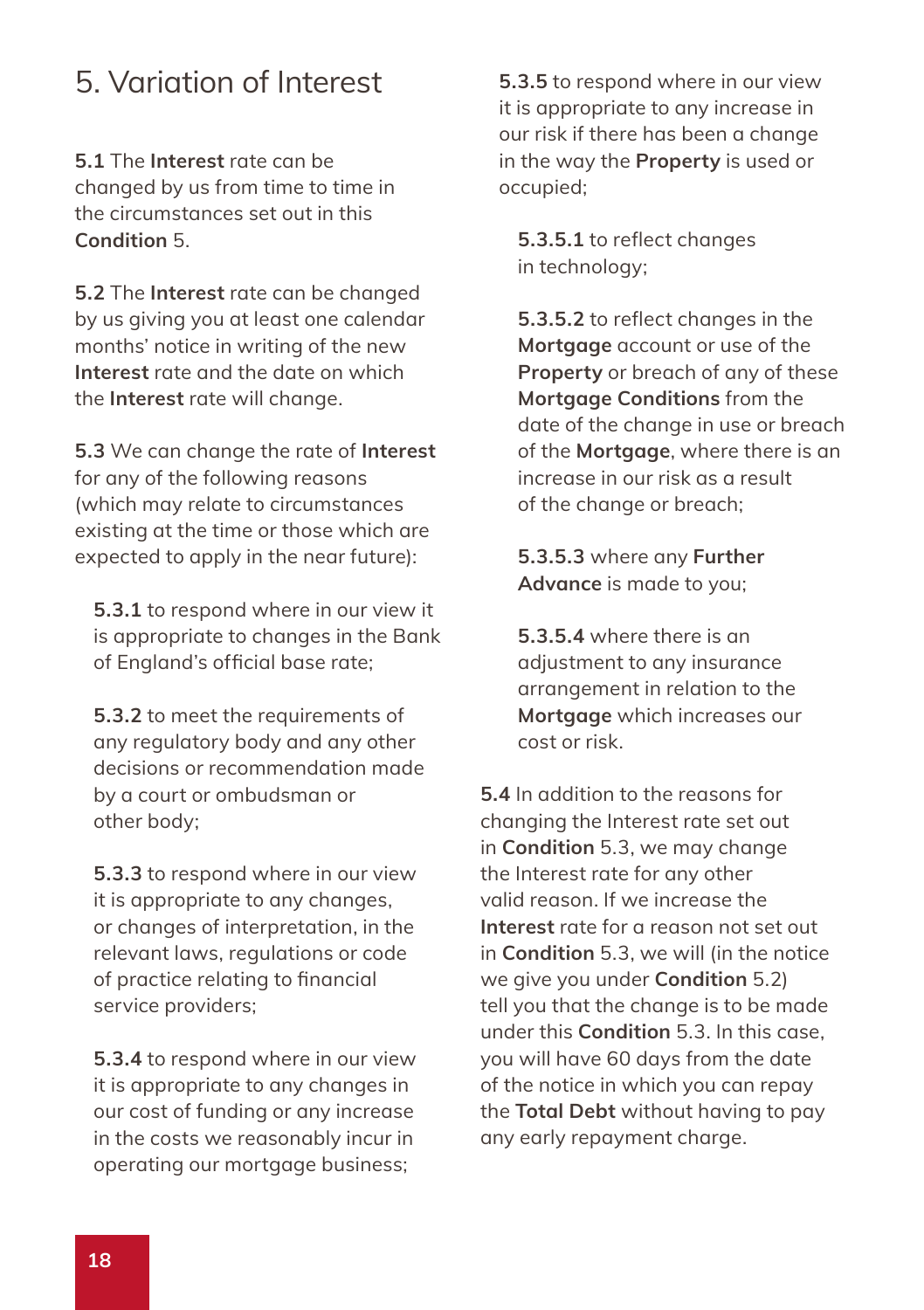**5.5** We will not change the **Interest** rate during the period in which the rate is fixed under a **Special Mortgage Scheme**.

### 6. Monthly Payment

**6.1** You agree to pay us the **Monthly Payment** (or Initial **Monthly Payment** if applicable) on each **Payment Day** until such time as you have paid the **Total Debt**.

**6.2** The amount of the **Monthly Payment** has been calculated by us based on the amount of the **Total Debt,** the **Interest** rate and the **Mortgage Term** shown in the **Mortgage Offer**.

**6.3** The **Monthly Payment** (or Initial **Monthly Payment** if applicable) may be changed by us from time to time by giving you at least one calendar months' notice in writing:

**6.3.1** when there is a change in the **Interest** rate or a variation to the **Mortgage Term** in accordance with **Condition** 5;

**6.3.2** if you have an Initial **Monthly Payment** and you are in a **Special Mortgage Scheme** and that Scheme ends or your **Endowment Policy** lapses, falls into arrears of premiums or is surrendered or you notify us that your chosen repayment vehicle is not adequate. For the avoidance of doubt, we will not take into account any arrears outstanding when recalculating the monthly payments

in this way. Any arrears balance may therefore remain outstanding and will need to be paid by you before the end of the mortgage term;

**6.3.3** if we have made you an additional loan or released any part of a loan we were keeping back;

**6.3.4** if you have made a **Capital Repayment** provided that there is or are no **Interest**, costs, expenses or fees owing to us. If there are, the money will be used to pay them off first;

**6.3.5** when we consent in writing to suspend your **Monthly Payment** for any period or agree to accept a reduced **Monthly Payment**;

**6.3.6** if we need to ensure that the **Total Debt** is repaid by the end of the **Mortgage Term**. For the avoidance of doubt we will not take into account any arrears outstanding when recalculating the monthly payments in this way. Any arrears balance may therefore remain outstanding and will need to be repaid by you before the end of the mortgage term, or;

**6.3.7** by agreement with you in any other circumstance.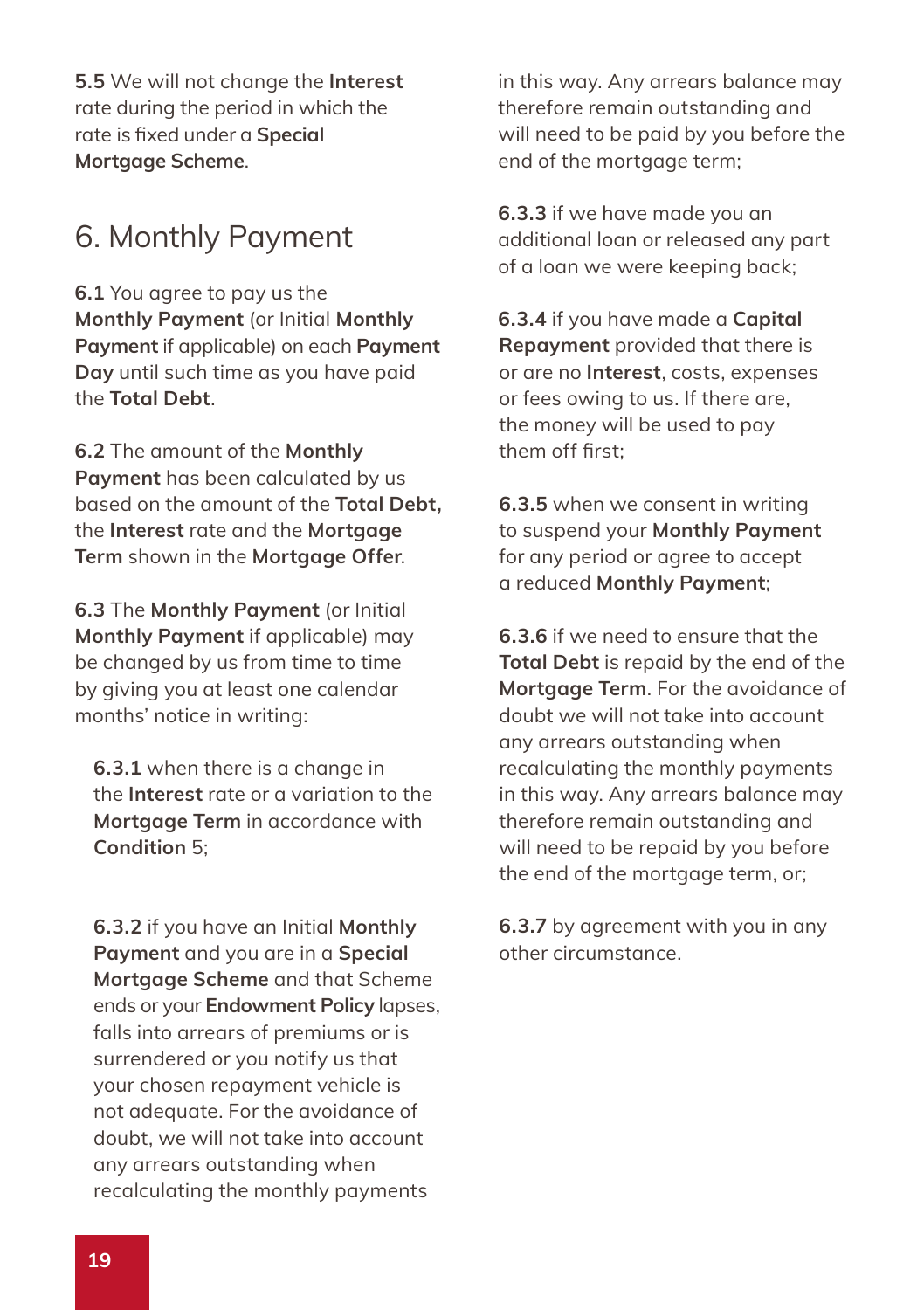### 7. Repaying your Mortgage early

**7.1** If you wish, you may repay all or part of your **Advance** before the date on which we originally agreed that the **Mortgage** would end. If you wish to repay all of your **Advance** before that date you will need to pay the **Total Debt**.

**7.2** You will also be required to pay to us **Interest** calculated up to the day of receipt by us of the repayment money, or as otherwise specified in the **Mortgage Offer**.

**7.3** There may be additional **Interest** or other early repayment charges to pay because your **Mortgage Offer** was taken out under one of our **Special Mortgage Schemes**. You will find the early repayment terms in your **Mortgage Offer**. It is important that you check your **Mortgage Offer** before redeeming the whole or repaying part of your **Mortgage** early. We will not release your **Mortgage** in whole or in part until all money has been received by us to clear your **Total Debt**.

#### 8. Redemption

If we release your **Mortgage** in error (because, for example, we miscalculate the amount of the **Total Debt**) we may claim from you any amount still owing. However, we will not be entitled to do this if:

**8.1** we do not give you notice in writing within three months of the date of release or

**8.2** you can show that you have materially changed your financial position (by providing evidence such as a bank statement) as a result of the error, at a time when you were not aware of it and as a result you are unable to pay the difference.

#### 9. Insurance cover

**9.1** The **Property** must be fully and adequately insured for at least the minimum sum we require from time to time. The minimum sum will be the reinstatement value of the **Property**, as is determined by any surveyor we instruct (acting reasonably). You are responsible for paying the premiums. You are also responsible for ensuring that there is adequate insurance cover on your **Property** at all times.

**9.2** As we do not usually insure the **Property** on your behalf you must, if we ask for it, show us on demand such documentation relating to the insurance policies as we may reasonably require.

**9.3** If we decide that the **Property** is inadequately insured, we may take out Insurance on your behalf, having given you notice of our intention to do so. We are under no obligation to you however to ensure that the **Property** is adequately insured – this is your obligation.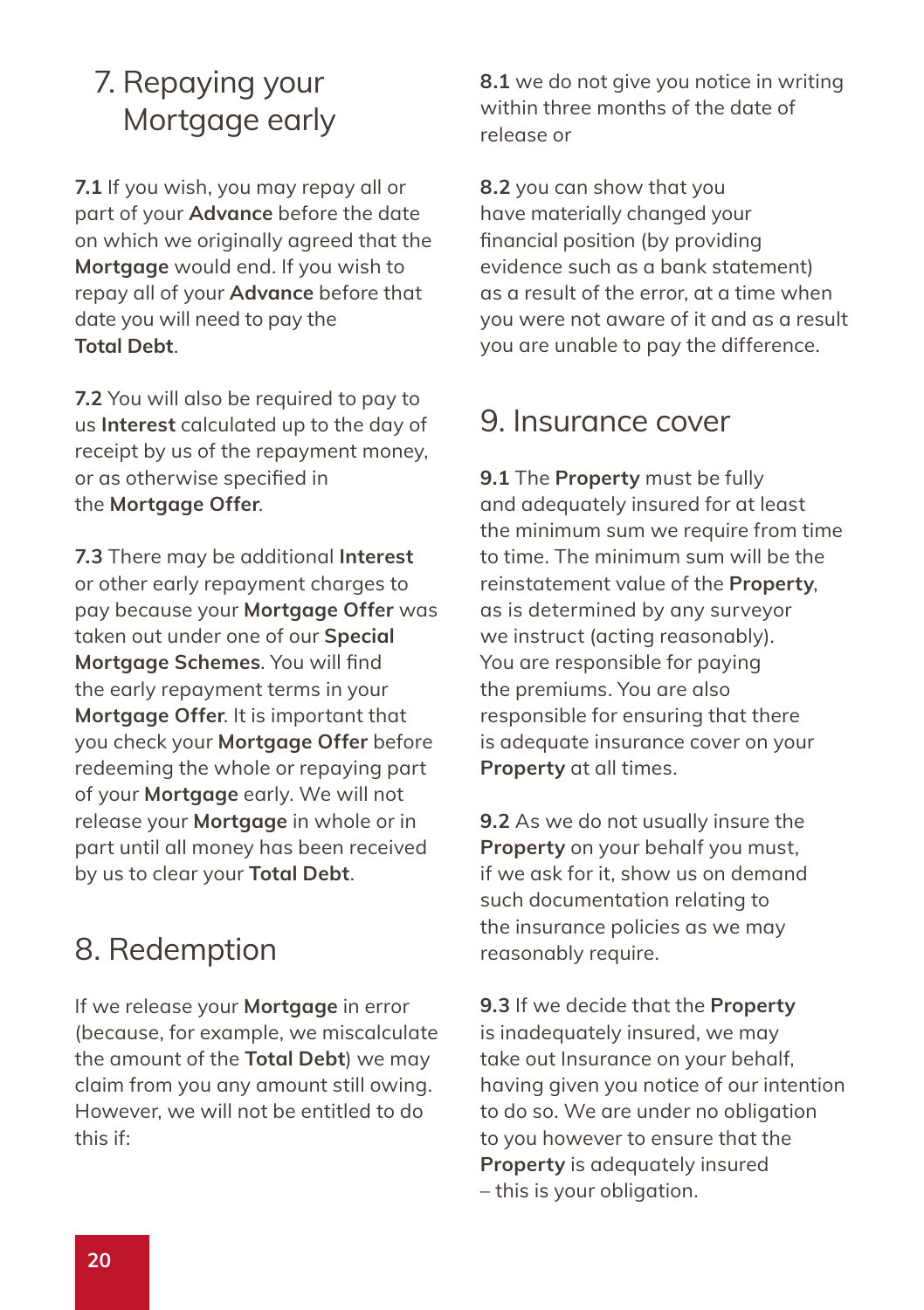**9.4** If we insure the **Property** on your behalf you will have to pay the premiums. If you fail to pay these amounts, they will be added to the **Total Debt** and **Interest** will be charged on them. We will always give you notice before the premiums are added to the **Total Debt**.

**9.5** If we arrange any insurance policy on your behalf we may retain any sums we receive, whether as commission or otherwise, from the insurance company. We will not pay any of this money to you unless required by law to do so.

**9.6** Money paid out to you as a result of any buildings insurance claim must be used either towards repayment of the **Total Debt** or to repair or rebuild the **Property**. If payment is made directly to you, this money is held by you in trust for us (i.e. on our behalf) and we will specify how the money is to be used.

**9.7** If you or any of your family or associates act in such a way that the insurers cancel your policy, we will have the right to demand repayment of your **Total Debt** and/or **Take the Property into Possession** having given you notice of our intention to do so.

**9.8** You are responsible for telling your insurers about any changes in circumstances which may affect your insurance cover. You must also inform us immediately of any material change in the nature or scope of your insurance cover, or of any circumstance affecting or likely to affect the validity of any

insurance policy relating to the **Property**.

**9.9** Insurance arrangements must be made under the following conditions:

**9.9.1** you must pay to us any administration fee if requested in accordance with **Condition** 18.2;

**9.9.2** you must pay all the premiums and other insurance charges;

**9.9.3** should we ask you to do so, you must give us receipts to show that the premiums are being paid;

**9.9.4** you must allow us to pay any insurance premiums which you fail to pay;

**9.9.5** you must deposit the insurance policy with us, if we ask you to do so. For the purpose of this **Condition** section 108 (1) and (2) of the Law of Property Act 1925 shall not apply to this **Mortgage**. This means that the amount of any insurance effected by us or our ability to effect any insurance will not be restricted.

#### 10. Life Policies

**10.1** This **Condition** applies to every **Life Policy** that may be used from time to time to secure obligations under this **Mortgage**. Your **Mortgage Offer** will indicate whether a **Life Policy** is required and whether we require an **Assignment** or a deposit of the policy with us. In the event that you do not for any reason keep up any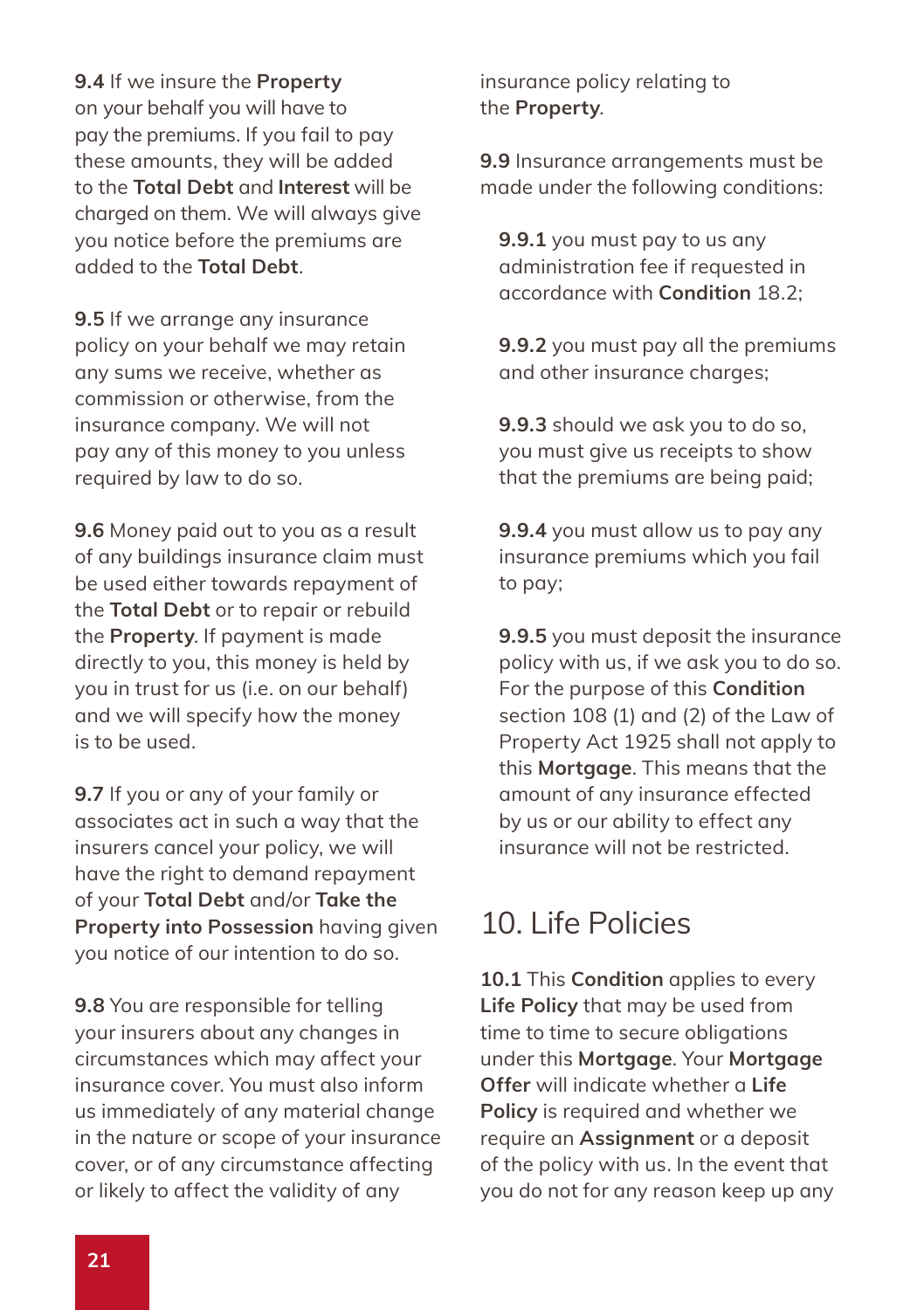the right to convert your **Mortgage** to a **Repayment Mortgage**, subject to a financial review. We will always discuss this with you first and come to an appropriate arrangement with you. If with your agreement we convert the **Mortgage** to a **Repayment Mortgage**, you will have a period of 60 days from the date of us giving you notice of the change in which you can pay off the mortgage in full without having to pay any early repayment charges. **Life Policy** taken out in relation to an **Interest Only Mortgage**, we reserve

**10.2** If we require a **Life Policy** as security and there is no **Assignment** of it, the policy will be treated as deposited with us and we will have an equitable charge over it. The **Policy Owner** appoints us under a power of attorney to assign, surrender, sell or otherwise deal with the policy or the policy money. The **Policy Owner** agrees not to revoke this appointment unless and until the **Total Debt** is repaid.

**10.3** The **Policy Owner** and you (if you are not the **Policy Owner**) **Covenant** as follows:

**10.3.1** to **Assign** the **Life Policy** to us (if we ask you to);

**10.3.2** to pay on time all premiums and other money necessary for keeping the **Life Policy** in force. If a premium is not paid on time this allows us to exercise our **Power of Sale** (in accordance with **condition** 3 above);

**10.3.3** to produce to us (if we ask) a receipt for any payments of premiums that you make;

**10.3.4** that the **Life Policy** is valid and in force for the duration of the **Mortgage** and that the **Policy Owner** will not do anything or permit anything to be done which would make it invalid or which would prevent us from receiving the policy money. The **Policy Owner** must not give or attempt to give to any other person any interest in the policy or proceeds of it without our prior written consent;

**10.3.5** that should there be any possibility of the **Life Policy** becoming invalid the **Policy Owner** will do everything necessary to keep it in force. If the **Life Policy** does become invalid the **Policy Owner** will do everything necessary to put into force a new policy on the same life or lives and for the same amount as in the old policy. For the purposes of the **Mortgage** and these **Conditions** any new policy will automatically take the place of the old one and if it is not **Assigned** to us it will be treated as deposited with us and we will have an equitable charge over it.

**10.4** If there is any failure by the **Policy Owner** to comply with the above **Condition** or we exercise our **Power of Sale** in respect of the **Property** we may also do any of the following on giving you reasonable notice (so far as applicable, depending on the type of **Life Policy** concerned):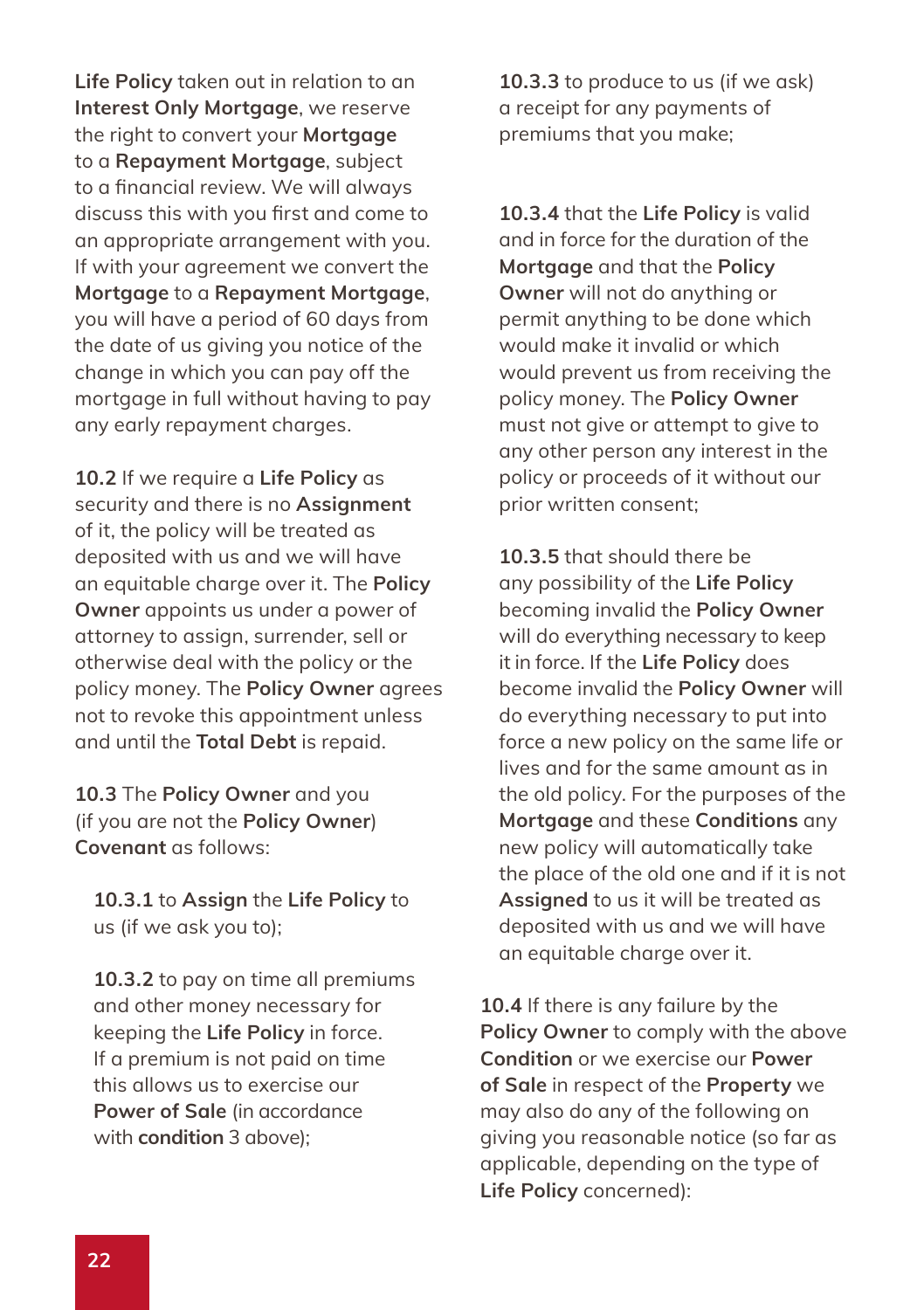**10.4.1** we may surrender the **Life Policy** to the insurers;

**10.4.2** we may exchange it for a fully paid **Life Policy**;

**10.4.3** we may make such other arrangements as we think fit for realising the value of the **Life Policy**;

**10.4.4** we may arrange for the sale of the **Life Policy**.

**10.5** Any money that we receive in respect of the **Life Policy** at any time or for whatever reason will be used to reduce or discharge the **Total Debt**.

**10.6** If the **Total Debt** is repaid we will, if requested, give the **Life Policy** back to the person entitled to it so that we no longer have any right to the policy. Any reasonable costs that we incur in doing this must be paid by the person entitled to the policy.

**10.7** If the **Total Debt** is repaid to us we may (with the agreement of the **Policy Owner**) keep the **Life Policy** to be used in connection with the payment of other money that we may have lent to you or that we may lend to you by a new **Mortgage**. In this case the **Conditions** that will govern that **Mortgage** will then apply to that **Life Policy**.

**10.8** The **Policy Owner** (when this is not you) **Covenants** not to compete with us in claiming the **Life Policy** or any money payable on it until the **Total Debt** has been repaid in full.

**10.9** The **Policy Owner Covenants** that no money has been or will be borrowed from the insurer by the **Borrower** or the **Policy Owner**, and that no monies have been or will be borrowed from any source by the **Borrower** or the **Policy Owner** or any other persons under any option or privilege conferred by or in connection with the **Life Policy**.

**10.10** We will be entitled to keep any commission we receive from the sale of the **Life Policy**.

### 11. Interest Only **Mortgages**

**11.1** If we allow you to pay your **Mortgage** (or any part of it) on an **Interest Only** basis you must at the end of the **Mortgage Term** repay the **Total Debt** to us from your own resources. When you enter into the **Mortgage**, you must ensure that you have a plan in place to repay the **Total Debt**.

For Retirement Interest Only Mortgages, the mortgage will normally be paid from thesale of the property.

**11.2** We will require you to show you have an adequate repayment method in place, and at such other times as we determine thereafter. The sort of evidence we would expect to see would include; Pension statement where a pension lump sum is the repayment vehicle. Copy of Endowment statement/proposal where an endowment is being used. Copy of a Trust Deed where a Trust Fund is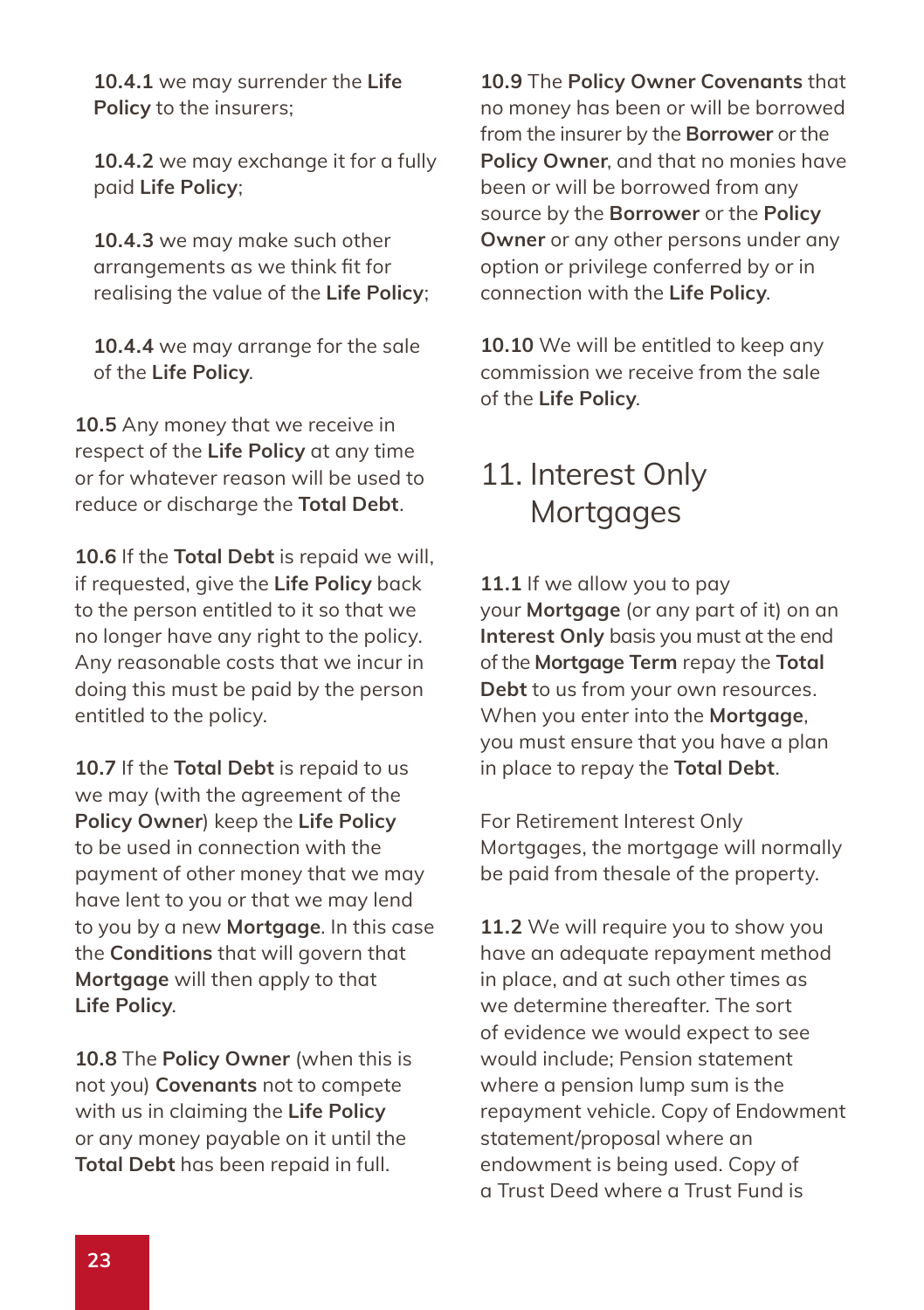being used. Share certificate where shares are being used. If we deem that an adequate repayment method is not in place we will, subject to us undertaking a financial review of your circumstances in accordance with our responsible lending policy, and with your agreement convert your **Mortgage** to a **Repayment Mortgage** in order that your **Monthly Payment** will comprise capital as well as **Interest**. We will give you not less than 30 days' written notice of such conversion. Where we have released the **Mortgage** funds to your solicitor, you will have a period of 60 days from the date of us giving you notice of the change in which you can pay off the **Mortgage** in full without having to pay any early repayment charges.

**11.3** It is your responsibility to check that any repayment vehicle is appropriate to your circumstances and future plans and is at least adequate to redeem your **Mortgage** at the end of the **Mortgage Term** and that there is sufficient life cover to be able to repay the **Total Debt** in the event of your death. If there are insufficient funds to repay the **Total Debt** you will have to pay **Interest** until the **Total Debt** is repaid.

**11.4** You must notify us immediately should any event occur which may materially impact on the adequacy of your repayment strategy, so we can try and come to an arrangement with you.

**11.5** If you have a Retirement **Interest Only Mortgage**, we have agreed that you may make Interest only payments

until the end of the **Mortgage** term and that the sale of the **Property** is an acceptable repayment strategy.

#### 12. Leasehold Property

**12.1** You must ensure you pay all service charges and ground rent promptly to your landlord and comply with all **Covenants** affecting the property. If there is a dispute you must inform us immediately. We may pay your landlord any monies due to prevent your landlord from entering into possession of your **Property**. You agree to pay us any costs and expenses we incur in this respect (see **Condition** 18).

**12.2** If the **Property** is leasehold there will be included in the **Mortgage** any extended lease which may be granted to you in substitution for the original lease.

#### 13. Guarantors

**13.1** Your **Mortgage Offer** may require you to provide a **Guarantor** for your **Mortgage**. By signing the **Mortgage Deed** the **Guarantor Covenants** to pay your **Total Debt** if you fail to do so. These **Conditions** apply equally to the **Guarantor** as they do to you. The **Guarantor** will be given a copy of these **Conditions** and will sign your **Mortgage Deed** (and a seperate guarantee), confirming their acceptance of these **Conditions.**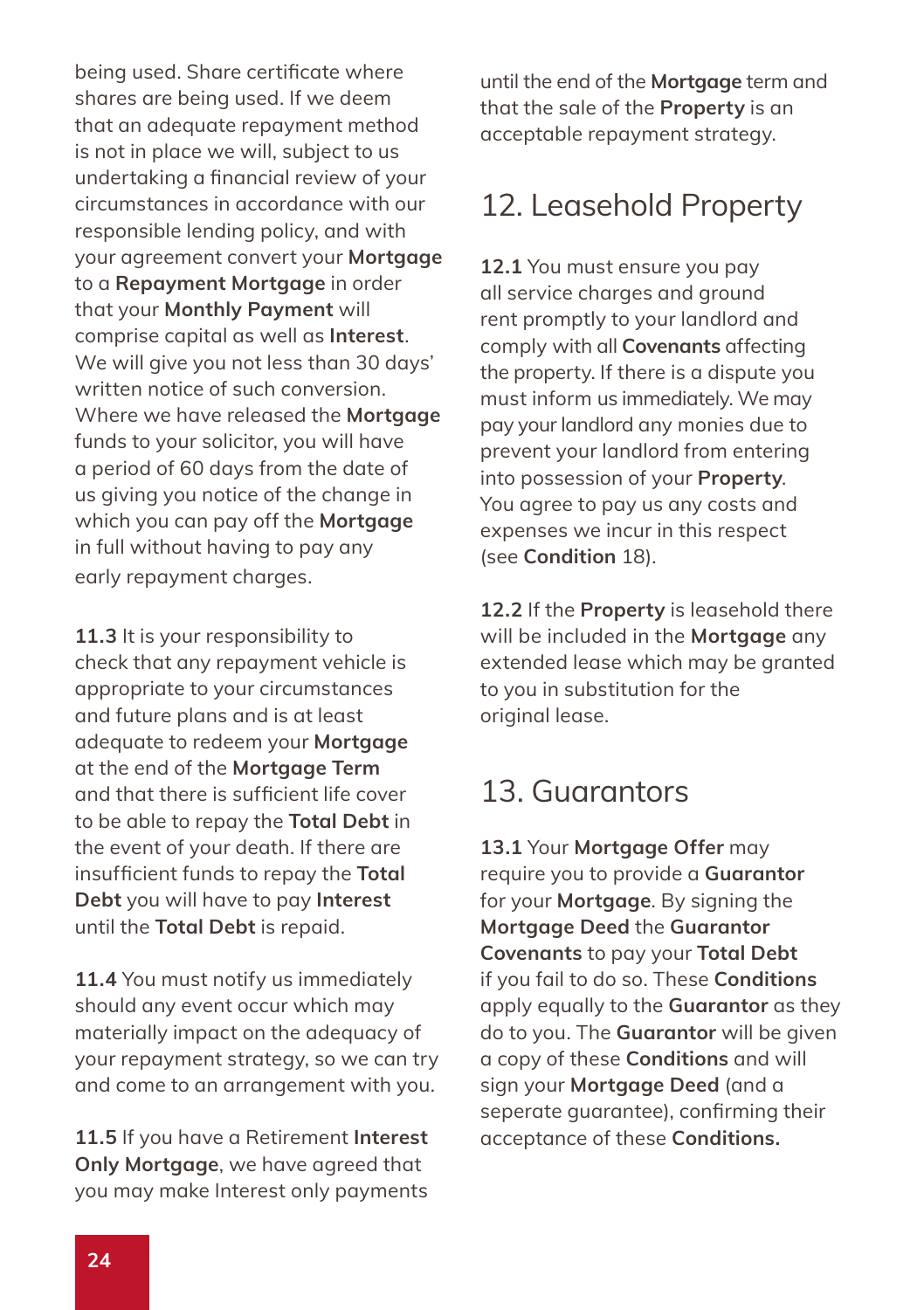#### 14. Transfer of the Mortgage

**14.1** We may at any time transfer some or all of our rights under the **Mortgage** to any person, whether or not a Building Society. In taking out this **Mortgage** you specifically consent to this. However, we will only transfer our rights if we reasonably think that you will not be unfairly disadvantaged by the transfer. This means we will only transfer the **Mortgage** where we believe the policies operated by that person in connection with the **Mortgage** are not less favourable to you, than the policies we were following before the transfer.

**14.2** In connection with such a transfer:

**14.2.1** if it is to a person who is not a Building Society, the Rules of the Society will cease to apply;

**14.2.2** we may disclose any information relating to you and the **Mortgage** (but will always do so in accordance with our legal and regulatory obligations);

**14.2.3** unless the terms of the transfer state otherwise, the person to whom we transfer the **Mortgage** will be able to exercise all the rights and powers that we could exercise before the transfer.

**14.3** This **Condition** does not apply to a transfer of the **Mortgage** on a merger between us and another Building Society, or to a transfer of our business to a company. However, we will always take steps to make sure that any such transfer does not reduce your rights under the **Mortgage**.

### 15. Transfer of Property subject to Mortgage

**15.1** You may, subject to these **Conditions** and our consent (which will not be unreasonably withheld but on which we may impose conditions), sell or otherwise transfer the **Property** subject to the **Mortgage**.

**15.2** Upon such a sale or transfer, you must pay to us all sums then owing (or such lesser amount as we may decide) under the **Mortgage**.

**15.3** The purchaser or transferee shall, from the date of the transfer, become answerable to us for all your liabilities arising under the **Mortgage** until the time the **Total Debt** is repaid. If so, we may release you at your expense. The transferee shall not be registered in our records nor will you be released from your obligations to us unless:

**15.3.1** the requirements of **Conditions** 15.1 and 15.2 have been fulfilled;

**15.3.2** the deed by which the **Property** has been transferred and such further deeds, if any, as we may require (including a deed entered into by the purchaser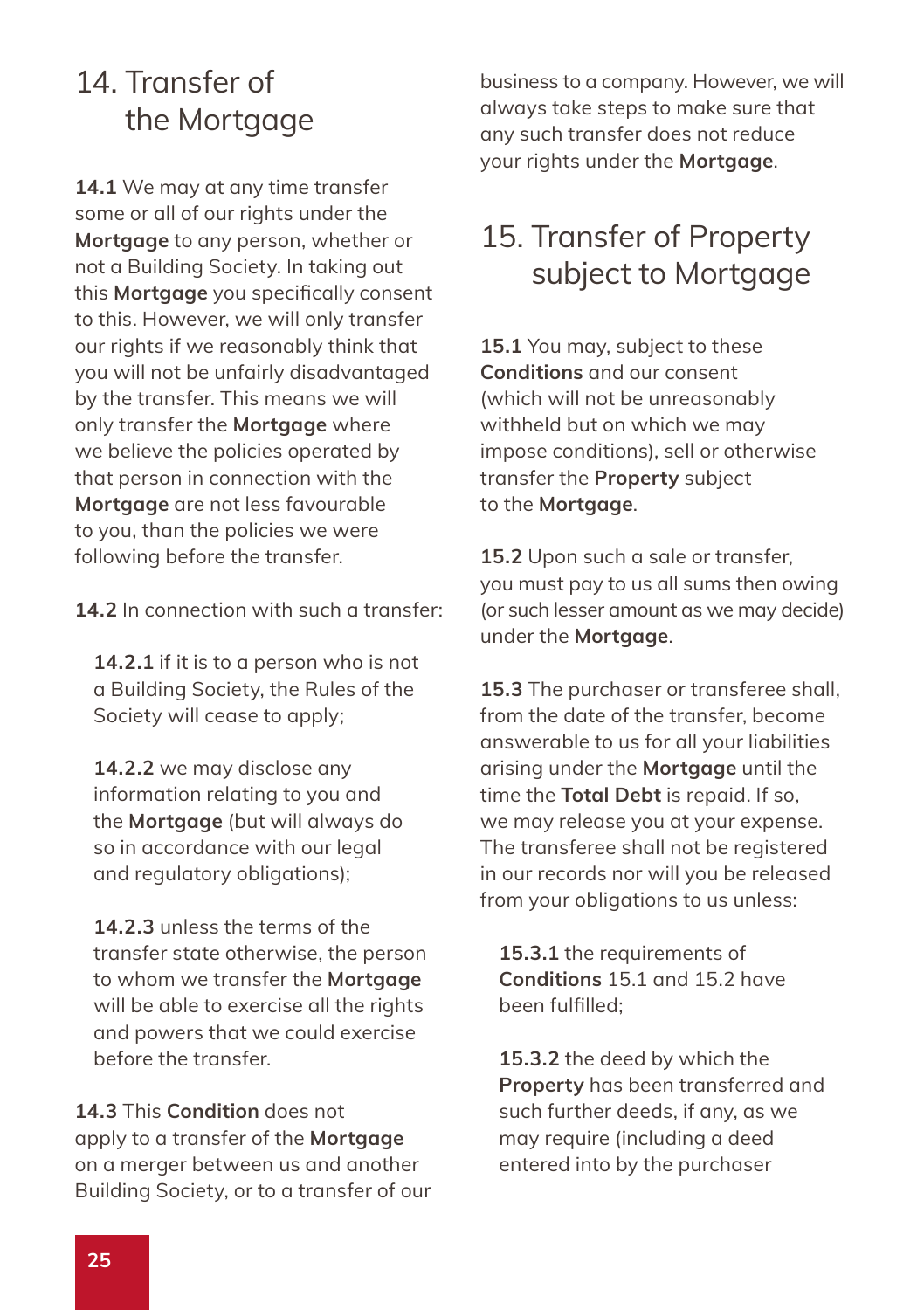or the transferee under which they agree to comply with these **Conditions**) have first been approved by or on behalf of us, without cost to us; and

**15.3.3** such deed or deeds have been deposited with us.

### 16. Other Rights

**16.1** So far as you can (but only until the time when the **Total Debt** is repaid) you:

**16.1.1** assign to us all **Other Rights** that you have or may be entitled to have in the **Property**. This will include copyright in any designs or plans made in respect of the **Property**;

**16.1.2** agree that you will hold all **Other Rights** on our behalf;

**16.1.3** appoint us under a power of attorney to:

**(a)** to do all such things reasonably necessary to assess, agree, obtain, enforce and recover **Other Rights**;

**(b)** to give any notices or counter notices in relation to **Other Rights**;

**(c)** to carry out or enforce any right in respect of the **Property** which you may have by law or which you may have or become entitled to against any local authority or other body.

**16.2** Any money received in respect of **Other Rights** must be used to reduce

the **Total Debt** unless we agree with you in writing that it can be used to restore or improve the **Property**.

### 17. Borrowers with a Mortgage on more than one Property

If you have more than one **Property** mortgaged to us this **Condition** 17 applies to you.

17.1 If you wish to pay off the loan secured on any of your properties you may at the same time have to pay the **Total Debt** secured on all or any of your other properties if we reasonably require you to do so, before we release the **Property** from the **Mortgage**. We will always give you reasonable notice of this. Section 93 of the Law of Property Act 1925 will not apply to the **Mortgage**.

**17.2** This **Mortgage** is security for all sums due and payable to the Society at any time, including all sums secured pursuant to any other **Mortgage**, so that the Society shall be entitled to apply any proceeds of sale of the **Property** to repayment of the **Total Debt** on the proviso that we first discharge the **Mortgage**.

**17.3** To the extent there is a shortfall on the repayment of the **Mortgage**, we shall be entitled to recover any shortfall from the proceeds of sale of any property mortgaged to us.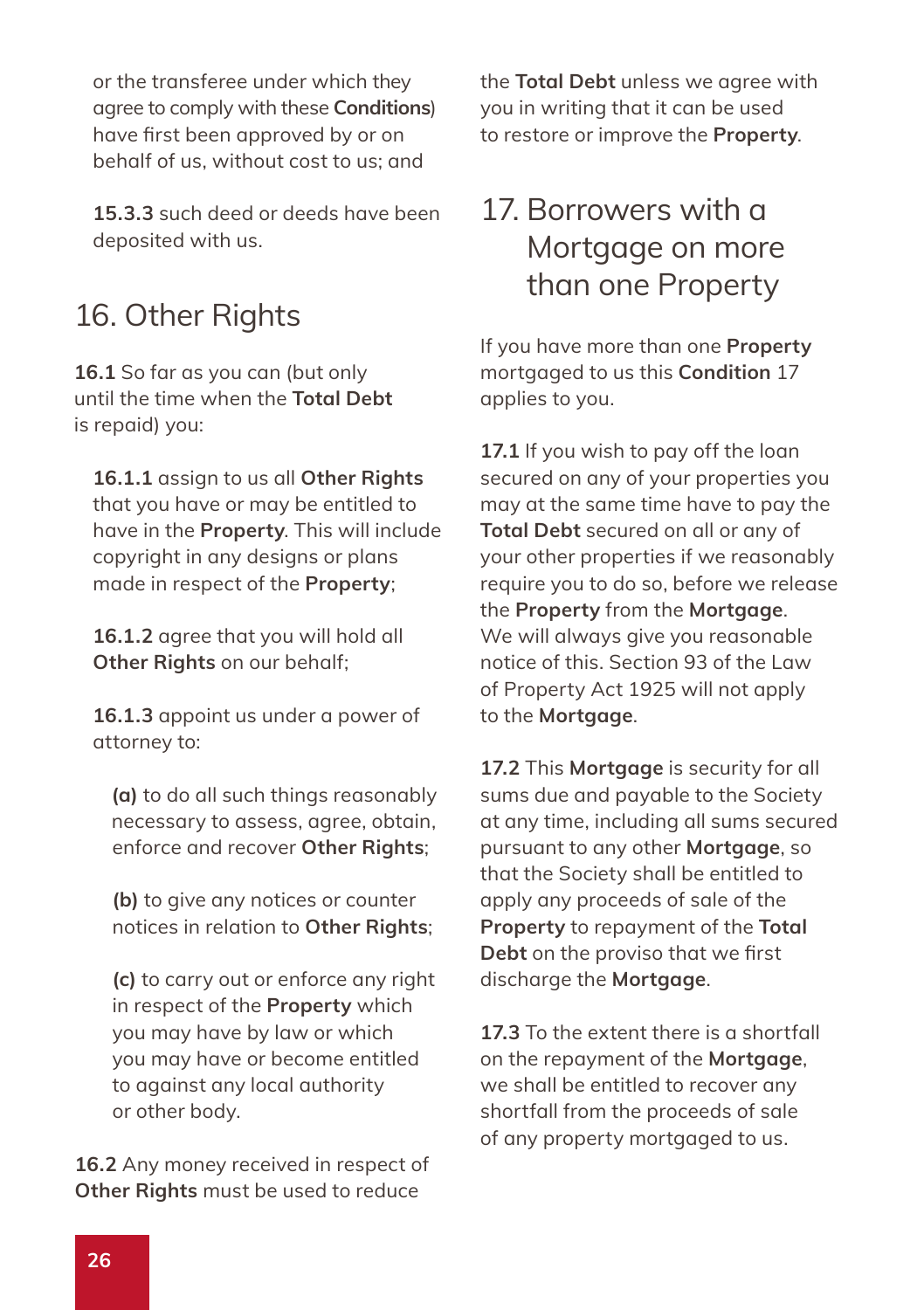**17.4 Conditions** 17.1, 17.2 and 17.3 on page 27 do not apply to money which is owing to us under a loan which is a regulated agreement as defined by the Consumer Credit Act 1974, unless the appropriate requirements of the Act have been complied with.

#### 18. Costs, Expenses and Fees

**18.1** Where we are entitled under these **Conditions** to recover from you any costs or expenses incurred by us, then:

18.1.1 you must pay them to us within 14 calendar days of us giving you written notice to pay them;

**18.1.2** you must pay them to us in full, unless you can show that they are unreasonable; and

**18.1.3** if you do not pay them to us within 14 calendar days of the date of our written notice, they will be added to the **Total Debt** and **Interest** may be charged on them from the date the notice is given.

**18.2** We may charge fees for items relating to the making of a **Mortgage** loan, the operation of your account, the storage of title deeds or the mortgaged **Property**. The fees will reflect expenses we incur and the cost of staff time and the use of our office and computer facilities. A list of the fees and charges payable under the **Mortgage** will be set out in your **Mortgage** offer, a full list of all fees

can be found in our Tariff of **Mortgage** fees, included on our website. You will also receive a copy of this when you enter into the **Mortgage**. You must pay any fee we charge under this **Condition** 18.2 as soon as we give you written notice to pay it. If you do not pay it within 14 calendar days of the date of our written notice, **Interest** may be charged on it from the date the notice is given.

**18.2.1** We can change the fees we charge at any time for any of the following reasons (which may relate to circumstances existing at the time or those which are expected to apply in the near future):

**(a)** to reflect changes in expenses we incur or are expected to incur in costs relating to the fee;

**(b)** to reflect changes in technology;

**(c)** to meet the requirements of any relevant regulatory body or decision or recommendation taken by a court or ombudsman or other body;

**(d)** to reflect changes to the law, codes of practice or the way we are regulated.

**18.2.2** Changes may include the abolition of, or amendments to, existing fees or the introduction of new fees. Where we introduce new fees, or increase existing fees, we will tell you about the change,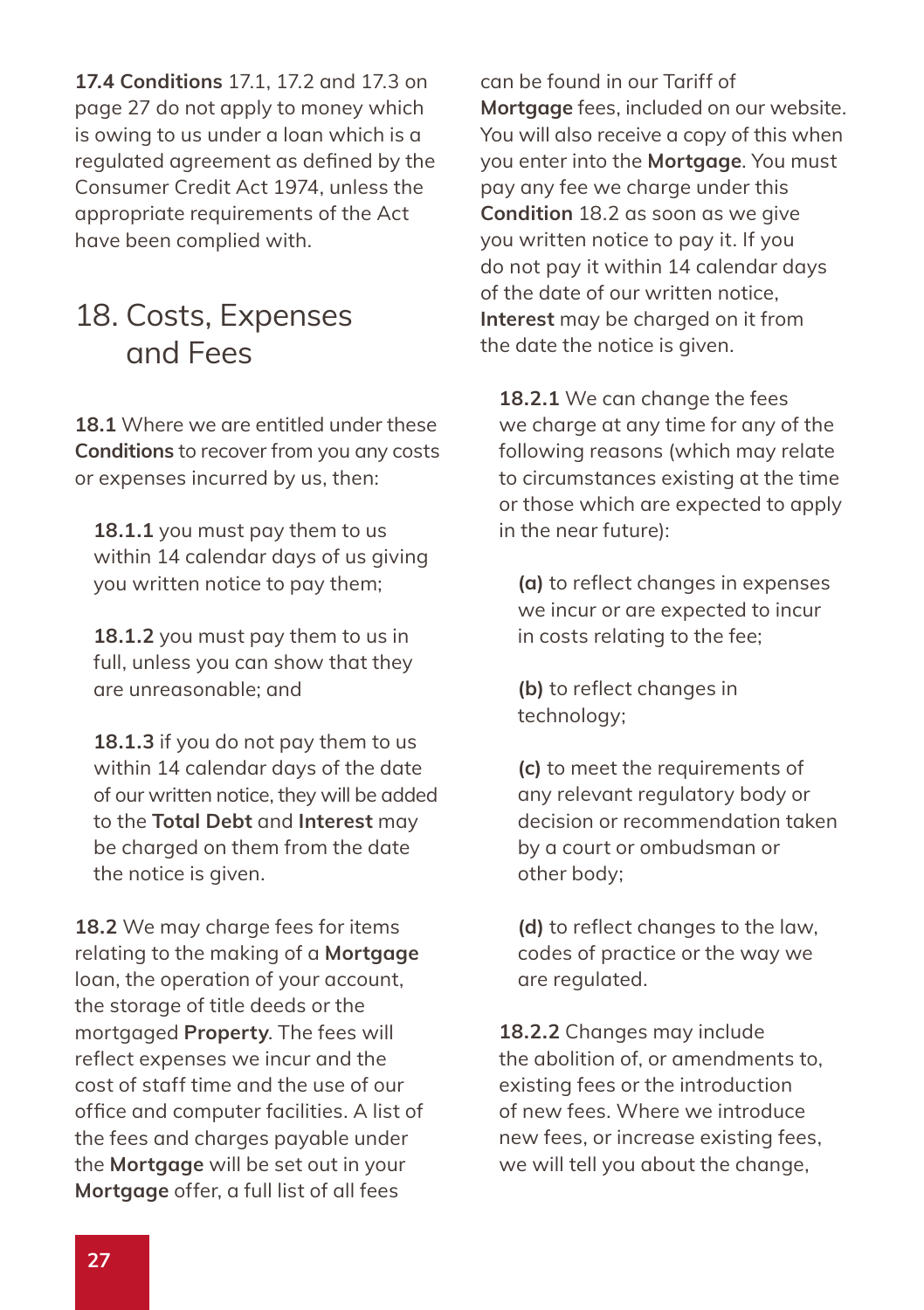not less than 30 days before it takes effect, as follows:

**(a)** by letter or other personal notice; or

**(b)** by sending you an updated copy of our Tariff of **Mortgage** fees and a covering letter indicating some fees have changed.

**18.2.3** A change which abolishes a fee, or reduces the amount of an existing fee, may be introduced with immediate effect and without notice to you.

**18.3** If you make any payment by cheque, it must be made payable to the name of the **Borrower** rather than to Bath Building Society.

### 19. What do you do if you are having trouble making your Mortgage payments

**19.1** If you are having problems making your **Monthly Payments** we may be able to help you. Whenever you think you may have a problem it is important to contact our Head Office as soon as possible. We can sometimes defer a **Monthly Payment**. This means that your **Total Debt** may increase and your **Mortgage Term** may also increase. We may be able to make special arrangements allowing you to alter the amount and timing of your **Monthly Payments** or

make other agreed variations to the type of **Mortgage** or **Mortgage Term**.

**19.2** You must remember that if any help is given to you this does not release you from any of the **Conditions** of your **Mortgage**. It is particularly important to realise that any special arrangement that we might make does not affect our rights over the **Property** including the right to exercise our **Power of Sale** together with the right to collect from you the **Total Debt**. If you have a **Guarantor** any special arrangement made by ourselves will not alter the **Guarantor's** legal responsibility to repay your **Total Debt** should you fail to do so.

**19.3** It is your responsibility to satisfy yourself as to the effect of any special arrangement on your **Mortgage Term**, the **Total Debt** and/or the amount of your **Monthly Payments** or Initial **Monthly Payments**.

**19.4** You must notify us immediately should any event occur or your circumstances change in any way which may affect your ability to make the **Monthly Payments**. This includes (but is not limited to) retirement, ill-health or any significant reduction in your income.

### 20. Notices

**20.1** If we have to serve on you a letter or personal notice or other document under this **Mortgage** it will be in writing and sent to your registered address or other last known address.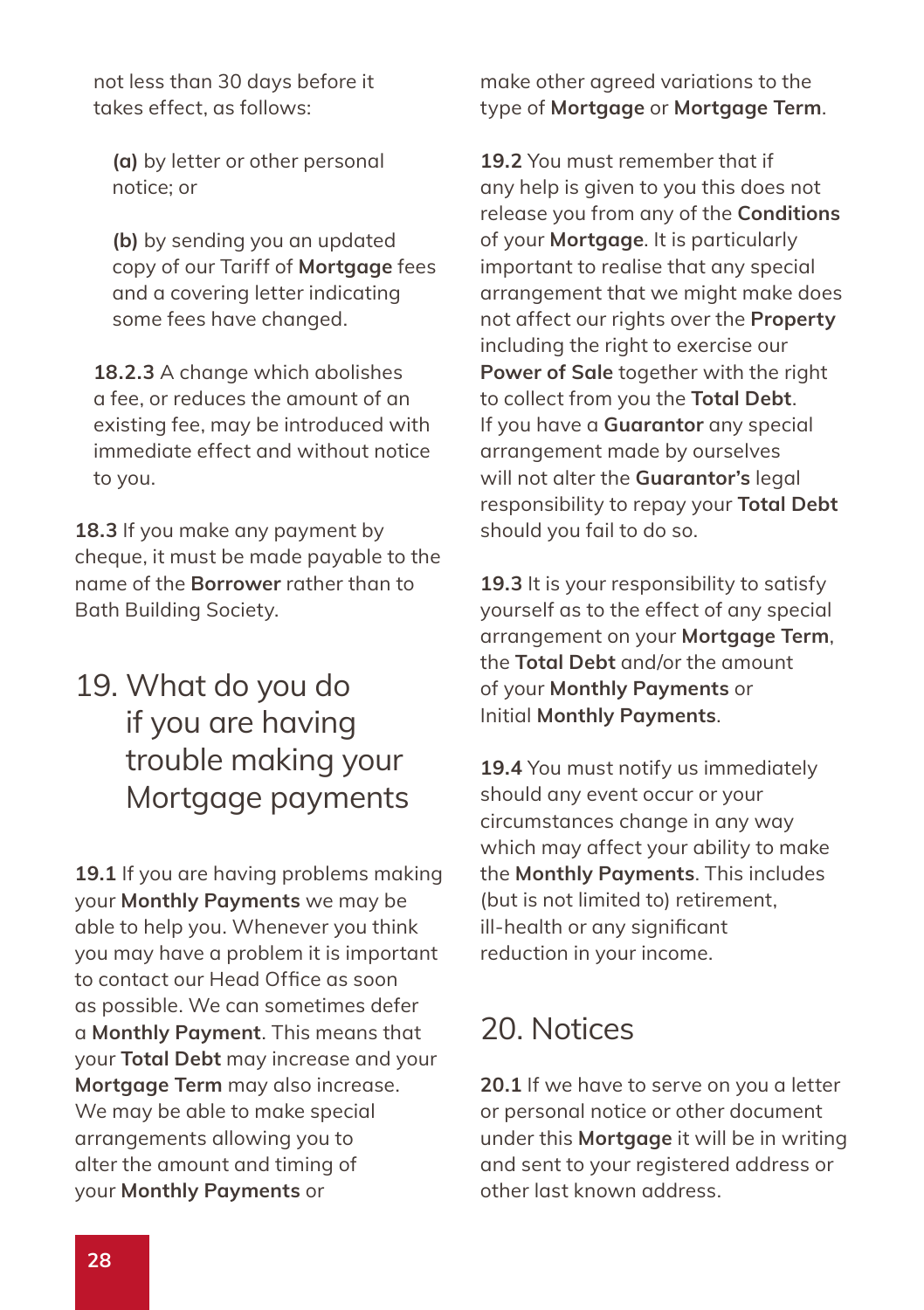**20.2** If we send a notice in the post you are deemed to have received it by the time specified in the Society's Rules or, if the Rules no longer apply (by virtue of **Condition** 14.2), 48 hours after we have posted it regardless of the class of post used.

**20.3** If there is more than one of you, a notice given to one of you will be treated as having been given to all of you.

**20.4** If we serve a notice on you this is as good as if we had served it on the **Guarantor** as well.

**20.5** If we, accidentally, fail to:

**20.5.1** send to you a communication intended for our **Borrowers** generally or a category of our **Borrowers** of which you are one; or

**20.5.2** display a notice at our Head Office or any Branch,

this will not make the notice invalid.

**20.6** If you are required to give us notice under this Mortgage, you should do so by writing to:

15 Queen Square Bath BA1 2HN

### 21. Further Loans

Although we are not obliged to make any further loans to you the **Mortgage** has the effect of securing any **Further Advance** that we may make to you.

### 22. Set off

We shall have the right to set off sums held by you in share or deposit accounts with us against any payments due to us under the **Mortgage** that are more than two months overdue or against any amount of your **Total Debt** that remains outstanding after we have sold the **Property**.

### 23. Legislation

Any reference to an Act of Parliament includes reference to that Act as amended or replaced.

We are participants of the Financial Ombudsman Service. We have a complaints procedure which we will provide on request. Most complaints that we cannot resolve can be referred to the Financial Ombudsman Service. They can be contacted at:

The Financial Ombudsman Service Exchange Tower London E14 9SR

Tel no: 0800 023 4567

You can visit their website at www.financial-ombudsman.org.uk for more information.